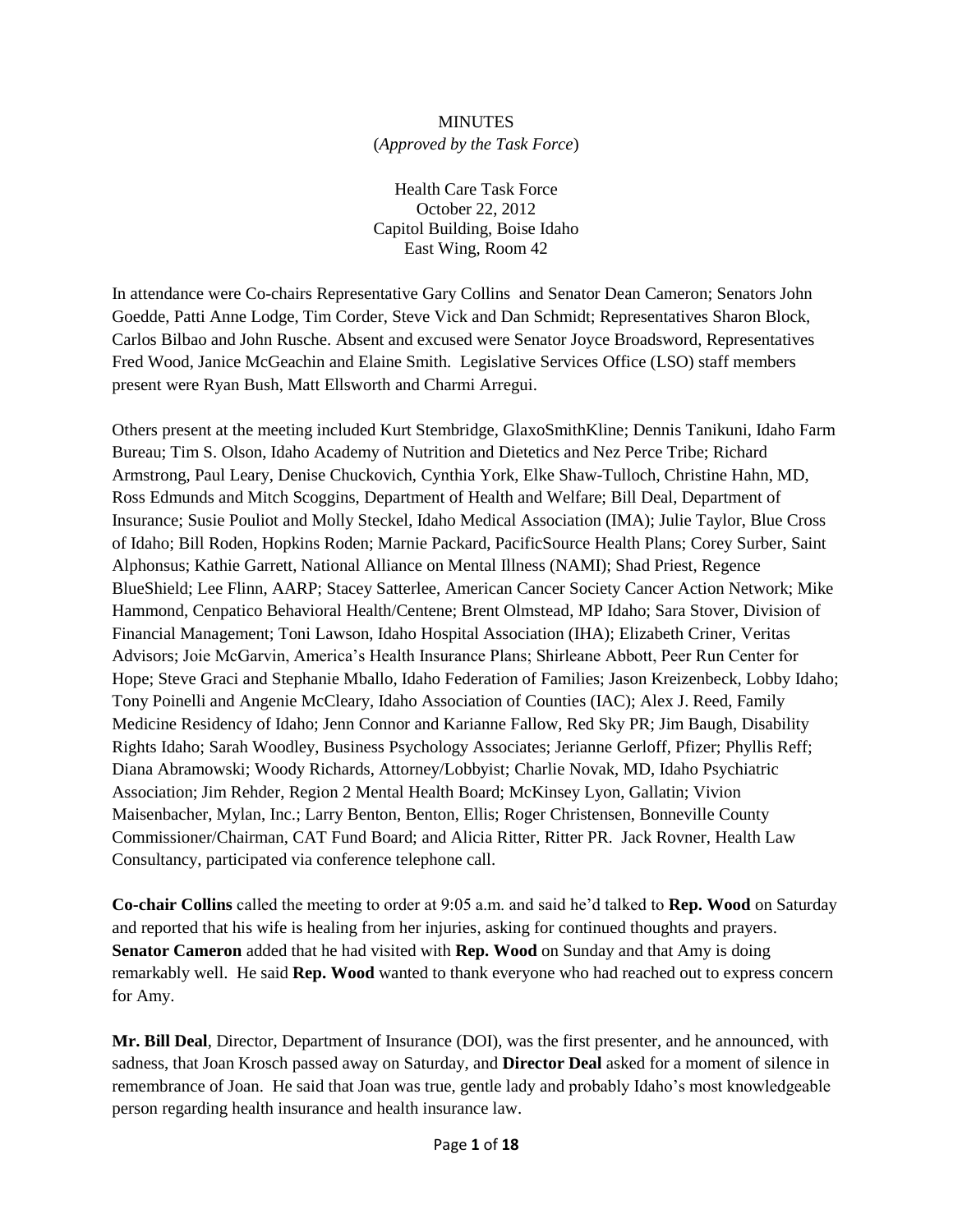**Director Deal** centered his presentation on the Idaho Health Exchange Working Group, saying that this group had met four times and the final meeting will be on October 26, 2012. After this meeting a report to Governor Otter will be reviewed, including a recommendation as to what type of exchange, if any, going forward. He shared information on presenters and what had taken place at the four meetings. The decision by the Supreme Court left as many questions unanswered as were answered. PPACA requirements, critical dates and options for consideration were discussed. Presentations included how a health exchange could be set up and the blueprint the Governor is going to have to provide to HHS. DOI has been asked to prepare two blueprints, one for a state-based exchange and one for a partnership exchange. Governor Otter had given the group questions for consideration by three subcommittees and the working group is reviewing those responses to be presented at the October 26th meeting. **Director Deal** said that at the next meeting the working group had presenters from other states that have projects that will probably be certified by the November date, one from Colorado (Health Benefit Exchange) and one from Nevada (Silverstate Health Exchange). Both of these exchanges met the benchmarks, hoping for tentative certification by November. More detailed information including meeting minutes and handouts from these working group meetings can be found on DOI's website: **[www.doi.idaho.gov](http://www.doi.idaho.gov/)**

**Director Deal** said that at the October 9, 2012 meeting, DOI heard an overview as to how Idaho would be positioned moving forward with an exchange. The working group had requested information from a partnership state, Arkansas, and that was provided. Presentations from Louisiana and Texas talked about why those states chose not to move forward with state-based exchanges. An opportunity was presented on a not-for-profit option type of organization for a state-based exchange. DOI has been receiving many questions on what the cost will be, and KPMG is working with about 15 states and provided very good information on all three options. At the October 26<sup>th</sup> meeting, some vendors and contractors will address the working group on projects being worked on in other states, availability and the Leavitt Group will address the opportunity to deal with a state-based exchange. **Director Deal** thought that once this was done and after Governor Otter releases the information, it will be valuable information moving forward.

**Mr. Richard Armstrong**, Director, Department of Health and Welfare (DHW), updated the task force on a meeting held on September 27<sup>th</sup> where the Leavitt Partners had prepared a final report for DHW commissioned in April, well before the Supreme Court ruled on Medicaid and the Affordable Care Act (ACA). It was dealing with the definition of the population, and one of the later phases of that report included conversations about possible benefit packages. One area covered was mandatory enrollment changes that will occur because of the ACA, without regard to any decisions the state of Idaho makes. This comes about because of the change in the modified adjusted gross income formula which is different for determining household income than was present under the existing arrangement. With that mandatory change and the reality that people will be more aware of their eligibility, the woodworking effect, children predominantly already eligible will come into the program. DHW's estimate is that if Idaho does nothing, these two pieces will add 37,000 people to Medicaid roles. Because of that, DHW's job is to modernize Medicaid eligibility and make it ready for this act and 92% of DHW's work will have to be done, regardless of any decision the state makes. DHW looked at 3 scenarios: (1) There is no Medicaid expansion and the current indigent program simply receives minimal maintenance. DHW had forecasts going forward that county costs will increase from roughly \$29.6 million today to \$39.6 million in 2020. DHW also looked at what the CAT fund would be paying and that rises from \$39 million for 2012 to \$52.5 million in 2020. DHW tried to use normal healthcare trend forecasts to determine what those costs would be with minimal effort on the part of the state of Idaho to comply with the federal law. (2) The second option was that there be no Medicaid expansion; however, DHW would look at a complete redesign of the indigent program. That program has been patched together over decades and is an incident-based program, unlike Medicaid which is a membership-based program. DHW knows they could create more uniformity and standardization working with counties on the claims' processing side and could go more electronic and change some utilization management. The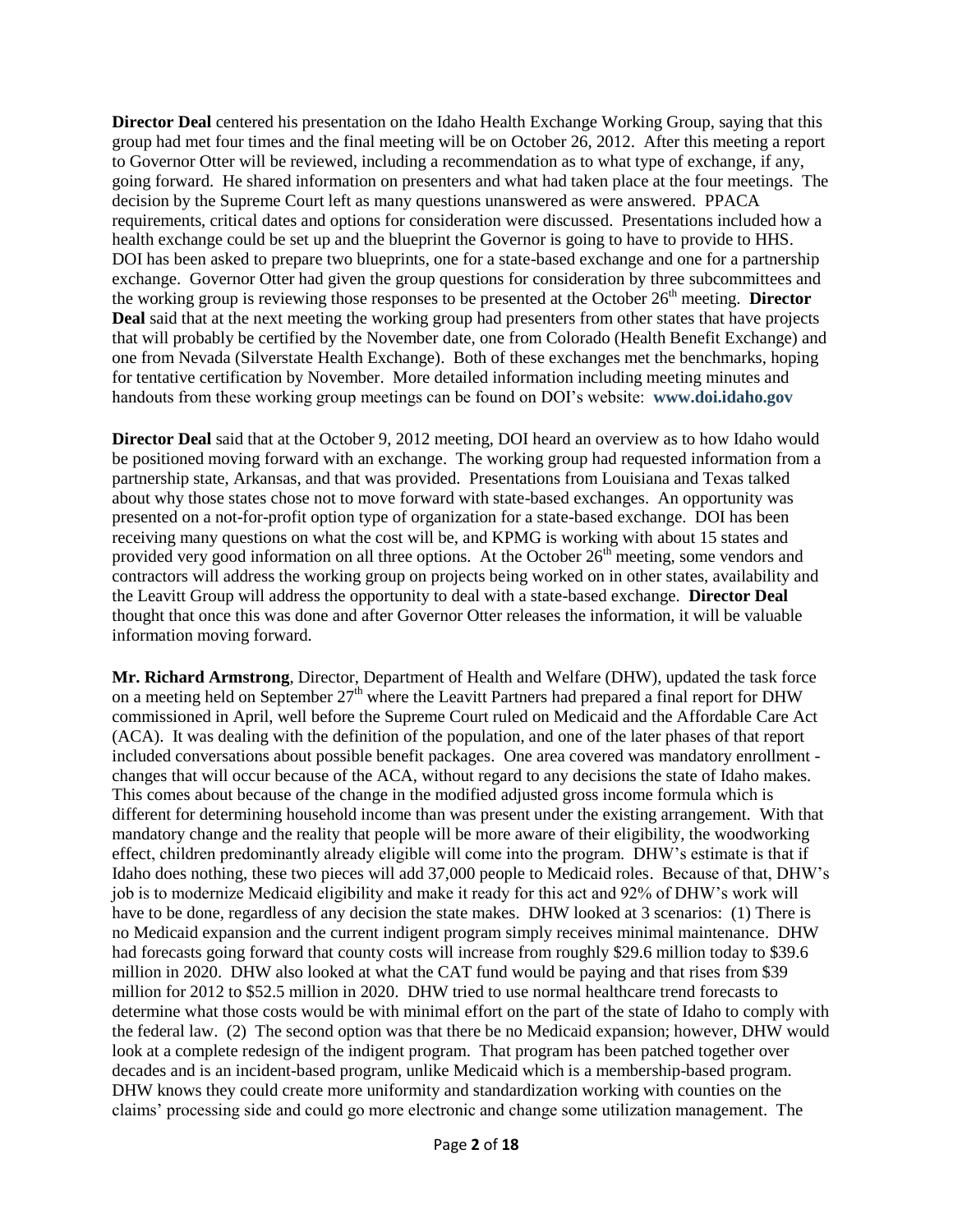problem is that the decision will be up to counties, under current statute. As a point of interest, about 60% of claims submitted to counties are not approved, so the dilemma in an incident-based system is knowing which ones to spend time and money managing and which ones to not have responsibility for between DHW and counties. This is a complicated formula, but DHW can upgrade system capacity for better efficiency. DHW's best estimate of the administration system upgrade would cost between \$1.5 million and \$3.5 million to implement a commercial grade claim processing system. With all of those changes, DHW estimates that claim costs could be reduced by about 2% or perhaps more if Idaho chooses that option. (3) Expansion of Medicaid is the third option and would add approximately 100,000 Idahoans to Medicaid and, on top of that, you would have the woodworking effect and the change in eligibility. DHW forecasted that the current 2012 Medicaid participants numbering 229,000 would move to 453,000 in 2020. From the Leavitt study, there are two polar extremes, one part being a younger, relative healthy adult and the other population is an older adult with chronic disease, as well as the disabled, children, pregnant women, and women with children who qualify categorically under current rules. There will be pent-up demand since DHW sees that on the indigent side where people go without care, and there is a lack of time-appropriate care within this population.

DHW has worked on guiding principles which would guide decisions, many of which will be in the final report. One is benefit design. While the Leavitt study recommended that the basic program be used, the working group thinks that the guiding principles need to include a benefit structure that increases personal accountability, encouraging prevention and drive more toward value. Other states have been studied to compare successful incentives to change behaviors of those involved in Medicaid. Medicaid reform in 2006 and 2007 embraced a Florida model, having a defined benefit for a defined population, and Idaho could do the same. If Idaho does expand, that expansion population will have a unique set of benefits for those individuals, and not put them into regular Medicaid. The other major area is the service delivery side of the business, and while the ACA doesn't address this directly, the working group is committed to moving away from fee for service benefits to managed care. There will be an Idaho version, and those details will evolve within the Medicaid division. They do believe that the ultimate responsibility for delivering care is up to local providers and local networks and they need tools to do a better job of managing the health of that population. Incentives can motivate providers to engage in managing wellness of the population, as opposed to dealing with sickness. DHW knew that costs had to be accounted for, and DHW has contracted with Milliman to do the financial analysis of all costs that affect the state of Idaho and counties. The Milliman study will be done by the end of October and another meeting is scheduled for November  $9<sup>th</sup>$  at which time the working group will put together the final agreements and decisions for the report to the Governor. The working group is very open and willing to look at all options and the goal is to deliver something better than what is offered today and be the best value for Idaho citizens.

**Senator Cameron** asked about numbers regarding current enrollment versus potential enrollment, and **Director Armstrong** replied that 2012 Medicaid participants number 229,000 and estimated to be 453,000 in 2020. **Senator Cameron** said he was trying to get a sense as to where that number is in a range, whether that is a conservative or aggressive estimate, and **Director Armstrong** said it is a conservative number, acknowledging that the pick-up rate in Idaho has always been lower than optimum, having fewer people enrolled than were eligible based on income information. This forecast is a bit of a mystery since income standards have never been tested with a real population since they don't know what all the rules are yet to accomplish accurate reporting. **Senator Cameron** asked if DHW was trying to forecast within a range of 10% and **Director Armstrong** said that they forecasted 97,000 to 111,000, so roughly a 10% spread between the two numbers. He added that the financing side of that is interesting because there are 3 years at 100% federal funding and then it scales to 90% in year five on the expanded population, but the woodworking is all 70/30. **Senator Cameron** said that most states have a worse federal match than 70/30 and asked to what extent is DHW or the working group taking into account that at some point the federal government will have to figure out how to balance Medicaid.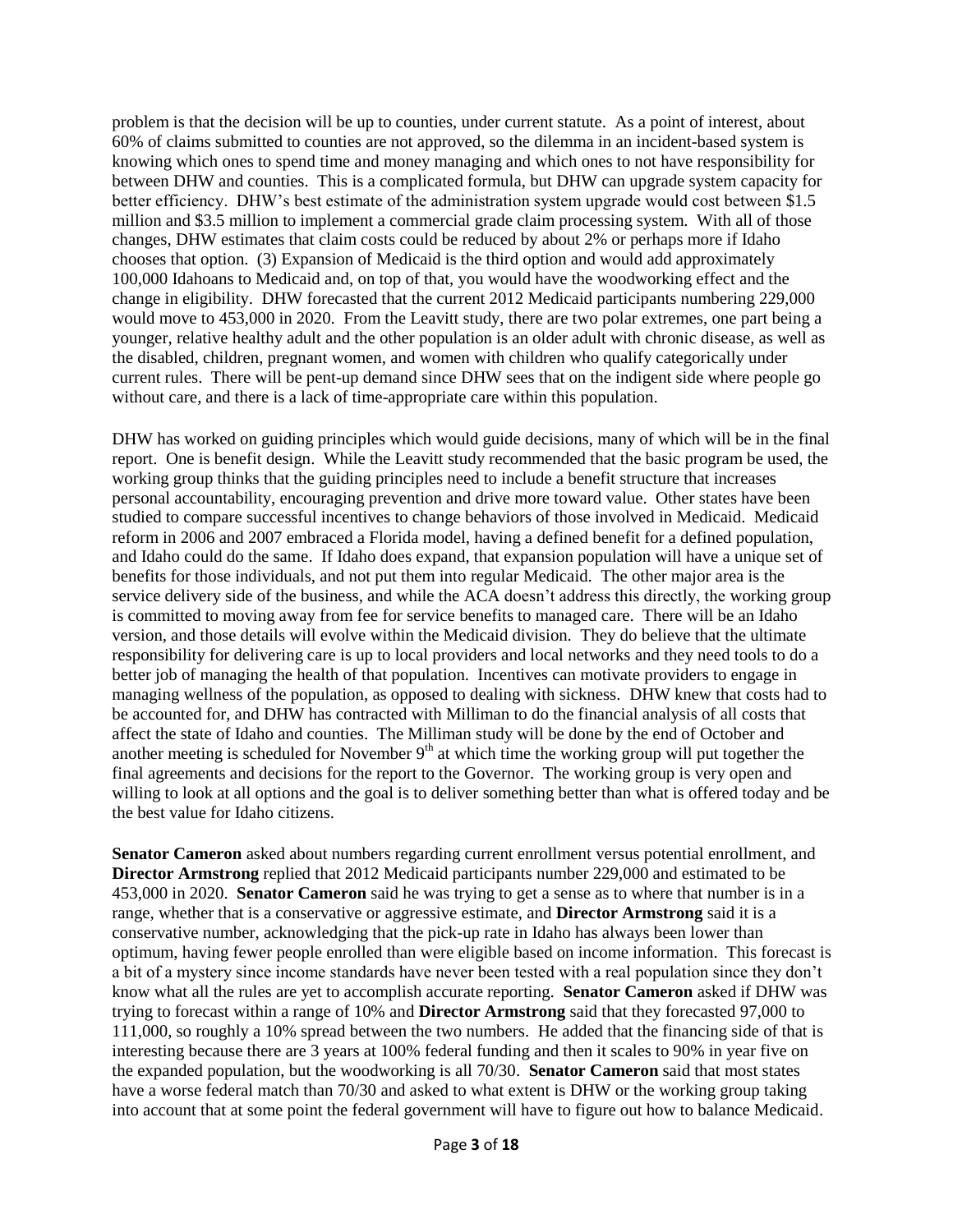That may mean shifting some costs to the state and probably won't maintain at the 100%, 90%, or 70/30 level, so he assumed that the numbers and dollars being estimated do not reflect any potential change in that regard. **Director Armstrong** answered that all the initial numbers take into account the funding arrangements that exist today. However, it will be designed so that it will be easy for anyone to do another set of calculations and he believes it is wise to look at those expanded populations as if they were 70/30 since there is a risk to everyone. He thinks the federal government needs to do what the state of Idaho has always done, to balance the budget, and when that happens, there will be much trauma. Coming back to the 70/30 or 50/50 match, it is interesting the number of states that have studied the issue of walking away from Medicaid altogether, such as Texas and Arizona, realizing this is a lot of money to assume, since a resemblance of benefits must be provided. To get out is a very significant problem, especially if indigency is a responsibility of the counties and then the state, so this is very complicated and cannot be taken lightly, and other scenarios need to be looked at. The total cost of this expanded population in Idaho is about \$500 million, which is a figure to compare against as far as what the general fund would have to pick up.

**Senator Schmidt** asked about changing the CAT plan and whether the state of Idaho could say that indigent health care will not be paid for. He hears this question from his constituents, and they argue this should be considered. **Director Armstrong** reiterated that not expanding Medicaid and getting completely out of the business had not been considered specifically; clearly if the state of Idaho took that position unilaterally, then it would move that obligation to the counties, and if the counties got out as well, the bad debt would fall on the hospitals and providers. **Director Armstrong**'s first guess was that everyone who pays for hospital care through insurance would then end up paying for that cost shift, and there would be no other choice.

**Representative Rusche** asked about the woodworking effect, saying that as a practitioner, people having a significant illness get sent to the Medicaid office, so when looking at actual costs for woodworked patients, those costs will be lower because, if sick, they would have been on Medicaid already. The whole indigent system seemed to have sprung from the old county clinics and hospitals back in the 1940s and 1950s, asking if there has been consideration of rebuilding that type of system. **Director Armstrong** answered that had not been part of the working group's study, creating a parallel delivery system for those medically needy. **Representative Rusche** said that people change eligibility sometimes monthly changing jobs and income and he asked if the benefit package being considered is going to be similar enough to commercial packages that it doesn't throw offices into confusion about whether someone has coverage or not for certain procedures and will there be consistency between Medicaid and commercial packages. **Director Armstrong** replied that had been discussed because moving people back and forth on the eligibility side is very expensive, plus it breaks continuity on the delivery side. The working group thought that if there is a state-based insurance exchange, then a very similar parallel package could be built. Under a federal exchange it would be more at the whim of whomever we're working with at that time. It needs to be blended so as to limit disruption.

**Senator Vick** asked about the 37,000 added to Medicaid, primarily children, wondering if that was under Medicaid expansion. **Director Armstrong** clarified that it is under the mandatory Medicaid change and has to do with the formula given for calculating eligibility, taking into account different aspects of how to calculate household income. He added that it doesn't always expand it; in some cases it actually would move people currently on Medicaid off, but grandfathering the existing population would prevent people dropping off, thus the estimation of 37,000.

**Senator Vick** wondered if anyone had calculated what Medicaid expansion would do to doctors or hospitals, moving from insurance to Medicaid which pays less, asking if this issue was being worked on. **Director Armstrong** answered that is part of the service delivery discussion in the working group and is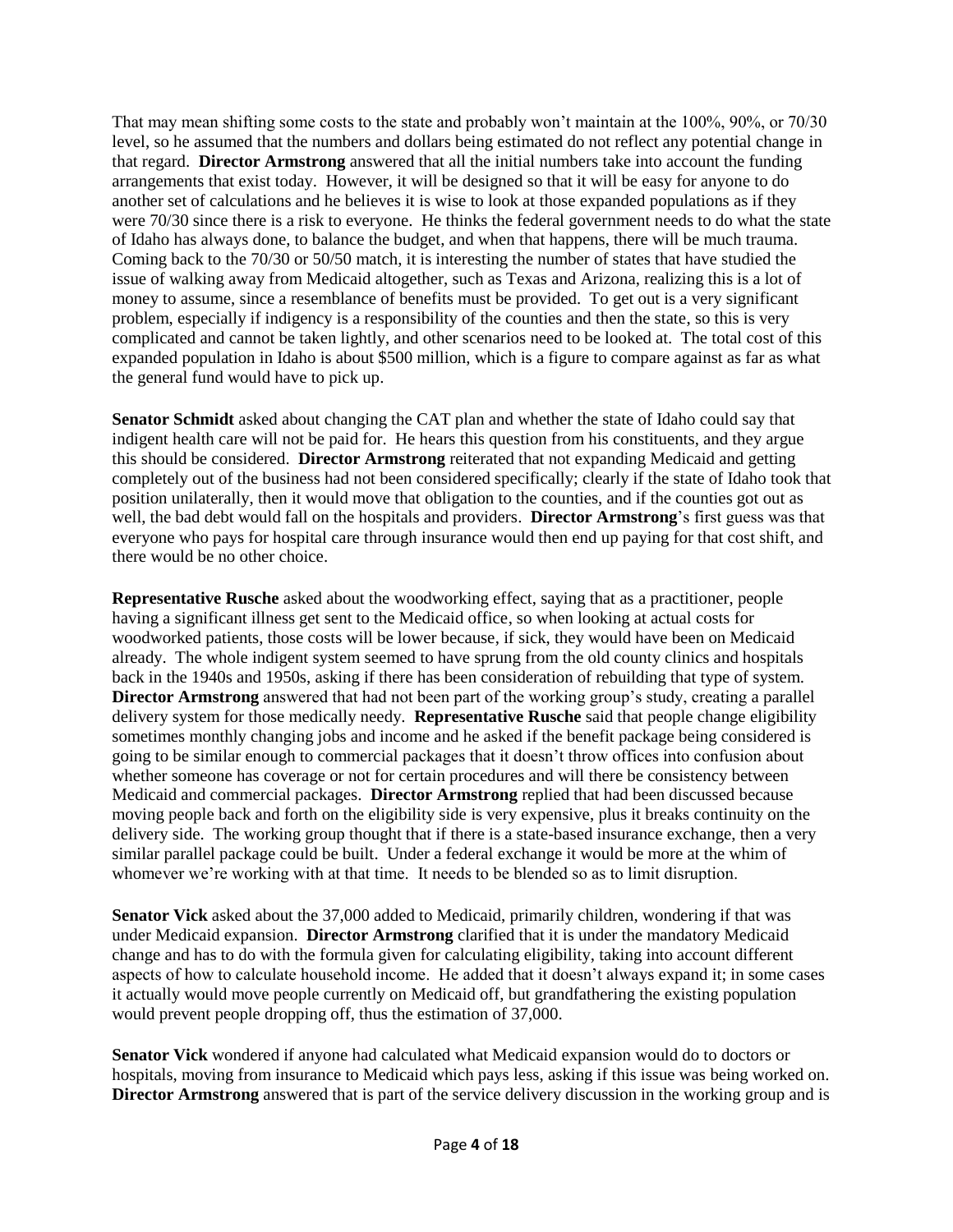relevant. By the time the expansion population comes in, either mandatory or by Medicaid expansion, the delivery system would be moved away from the current fee-for-service system and moving more into a population management system. Many believe that a different delivery system will be much more efficient than today, and the under-supply of physicians modeled today may not be as severe with a new delivery system. The working group is encouraged that as this evolves, the supply side can be augmented effectively for adequate providers, but that is uncertain.

**Co-chair Collins** asked who would define the defined benefit package and **Director Armstrong** replied that it will be a blend, adding that there would be a state plan amendment which would come through the normal process, through the Legislature, then to CMS to approve; it would not be guaranteed that CMS would approve the design. Since CMS has seen the features of other states used in demonstration waivers, it won't be unfamiliar to CMS, so the working group is hoping that their experience with these kinds of benefits will be acceptable. No state plan amendment has been submitted to CMS, and **Director Armstrong** thinks it is better doing it this way, than doing it in a demonstration waiver. **Cochair Collins** wondered if the packages hoping to be approved were quite an expansion over what currently exists. **Director Armstrong** said "no." The benefit designs are not richer and the intent is not to expand benefits any further than necessary for the population. If someone has a severe enough disability, they would move to other programs.

**Mr. Roger Christensen**, Bonneville County Commissioner and Chairman, CAT Fund Board, presented next and his PowerPoint presentation can be found on LSO's website at: **[http://legislature.idaho.gov/sessioninfo/2012/interim/healthcare1022\\_christensen.pdf](http://legislature.idaho.gov/sessioninfo/2012/interim/healthcare1022_christensen.pdf)**

**Mr. Christensen** acknowledged **Senator Schmidt** and **Representative Rusche** who serve on the CAT Fund Board. He defined "medically indigent" and how that person will be impacted by Medicaid expansion. The CAT system, under current statute, is not related to poverty, is incident based, gives the ability to pay over five years, and is not an entitlement program. Three options identified by the Governor's working group are:

- 1. Option 1: Minor changes in FY2013 the CAT Fund appropriation from the state general fund is \$36, 532,800 and the projection for FY2014 is \$42,351,384. Counties are now spending more than the state, in large part due to cost savings/avoidance programs, as well as significant cost increases for mental health.
- 2. Option 2: Indigent program redesign basically saying that Medicaid won't be expanded but the current system needs to be completely reworked.
- 3. Option 3: Medicaid expansion What happens to the current county indigent/CAT program?

**Mr. Christensen** said that Option 1 leaves things as they are now, no Medicaid expansion. Drivers that would increase cost would be sunset of PCIP which is January 1, 2014, and the savings over the last year to the state general fund were between \$6-9 million. Hospitals, reimbursed at a higher rate, have been working with counties and getting individuals on PCIP instead of coming to counties and the CAT Fund. On June 30, 2013, the Legislature had a 5% adjustment to the reimbursement rate to providers that sunset. Medical inflation is still a factor and in the 5-9% range for the future.

**Mr. Christensen** said that the Option 2 redesign assumes that Medicaid expansion doesn't happen and that if the Legislature thinks that the CAT system has issues, they may choose to start over if some sort of indigent program is kept. The state might want to redefine indigency, decide what eligible services are necessary, and acknowledge a need for uniformity and standardization of system design.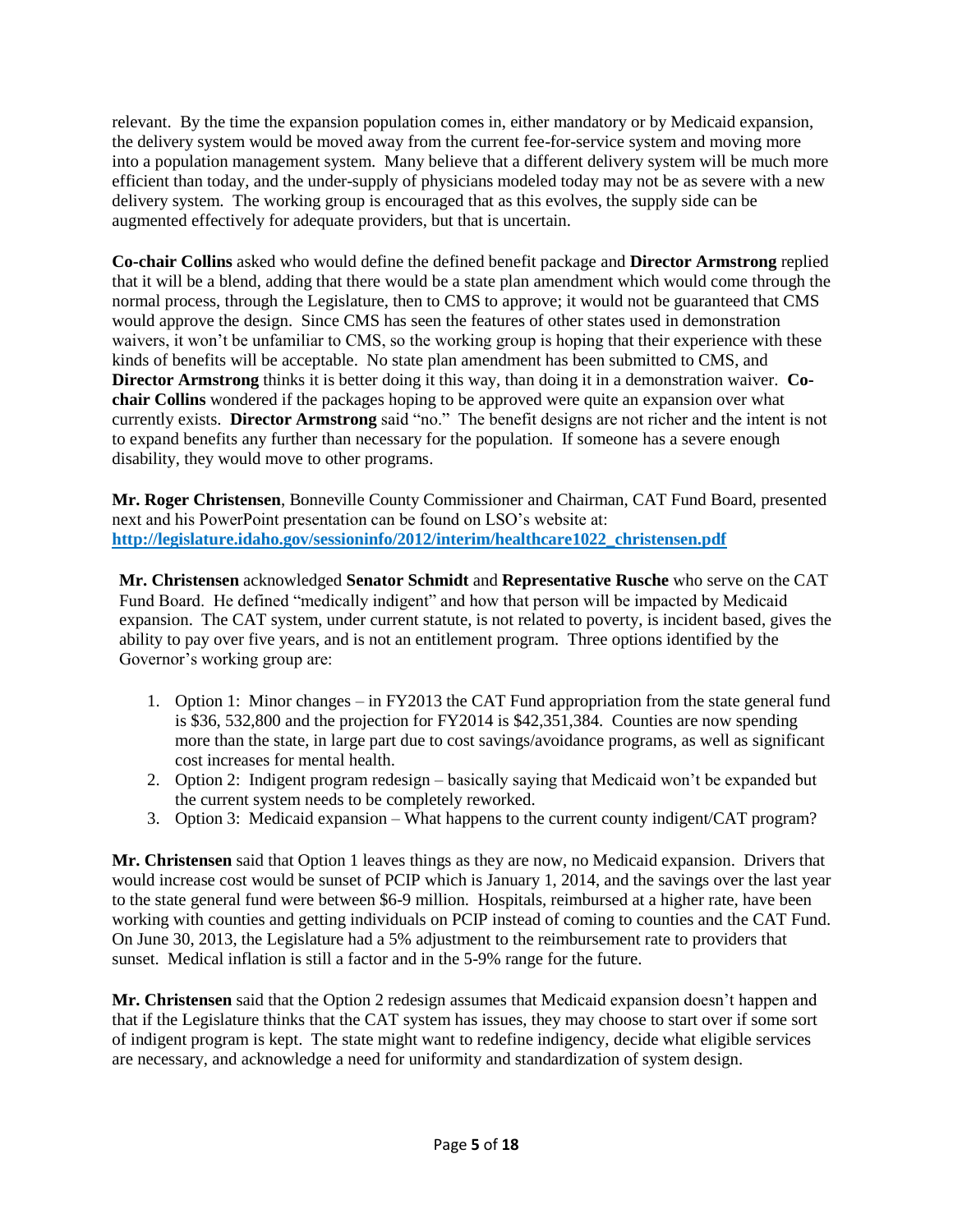Under Option 3, **Mr. Christensen** said that under Medicaid expansion it is estimated that 90% of those who now qualify for the county program and CAT funding will qualify for Medicaid. The remaining 10% includes undocumented people who would not be covered under Medicaid, those who qualify for the exchange subsidies but chose not to purchase insurance, and other potential non-covered medical services. If Medicaid was expanded and the Legislature chose to keep current indigent standards in place, there would be a situation approaching 100% coverage universal-type care. If Medicaid is expanded, the options are to leave intact Idaho Code Chapter 35, Title 31, or to replace or repeal Title 31. Legislators have the difficult decision of deciding if Idaho should provide a program for those not covered by expansion. In any event, there would be a transition period, no matter what option the state chooses.

If there is outright repeal, there would need to be funding for approximately 12-18 months as transition takes place to eliminate the program or transitioning to a different program. Statute requires that liens be attached when an indigent application is approved and many are in place and collections would need to continue. **Mr. Christensen** said that all the options present difficult choices.

**Senator Schmidt** asked about county costs for indigent coverage, his question being how that cost is determined and are we able to actually get a clear indication of how much counties spend on this expense. **Mr. Christensen** replied that a good job is being done gathering these costs and are far more accurate. **Senator Schmidt** clarified that he was referring to the practice seen on the CAT Fund Board of counties deferring claims to the state, postponing applications, believing that year-to-year costs would be very difficult to estimate. **Mr. Christensen** said that claims are affected by changes of staff that require delays and also cash flow shortfalls.

**Representative Rusche** asked about county expenses exceeding the state CAT fund expense and **Mr. Christensen** explained that in the annual report, this will be the first year that balance will go the other direction. **Representative Rusche** stated that the CAT Fund appropriation for FY 2013 was \$36, 532,800 and **Mr. Christensen** said it was about 50/50 county and CAT fund. **Representative Rusche** further stated that this was the first time that CAT exceeded county expenditures and pointed out that healthcare was increasing at about a 7% annual rate so that from the roughly \$70 million in 2012 we could expect about \$5 million more. **Mr. Christensen** then said that he thought the FY 2012 expenditures were closer to \$60 million but that administrative costs of the 44 counties to handle claims were not included in the total.

**Senator Goedde** asked how much is being spent on undocumented people and **Mr. Christensen** replied that he did not know and that under current law DHW is not allowed to ask. **Senator Goedde** asked if any other states have chosen not to provide coverage for undocumented persons. **Mr. Christensen** replied that he did not know of any, but a study was done by National Association of Counties (NACo) and the system in Idaho is unique since our indigent program is different than most others who pick up everybody not covered, including undocumented people.

**Senator Lodge** asked about administrative costs for the county and about how many people work on the indigency program. **Mr. Christensen** said that in Bonneville County there is a staff of four, considerably smaller than larger counties, and overall administrative costs statewide are about \$5 million. County costs are difficult to identify since county clerks provide many different functions.

A panel of four was invited to participate in a discussion on the status of mental health services in Idaho, and the first to speak was **Mr. Ross Edmunds**, Administrator, Behavioral Health, DHW, and his PowerPoint presentation is online at:

**[http://legislature.idaho.gov/sessioninfo/2012/interim/healthcare1022\\_edmunds.pdfdmunds.pdf](http://legislature.idaho.gov/sessioninfo/2012/interim/healthcare1022_edmunds.pdfdmunds.pdf)**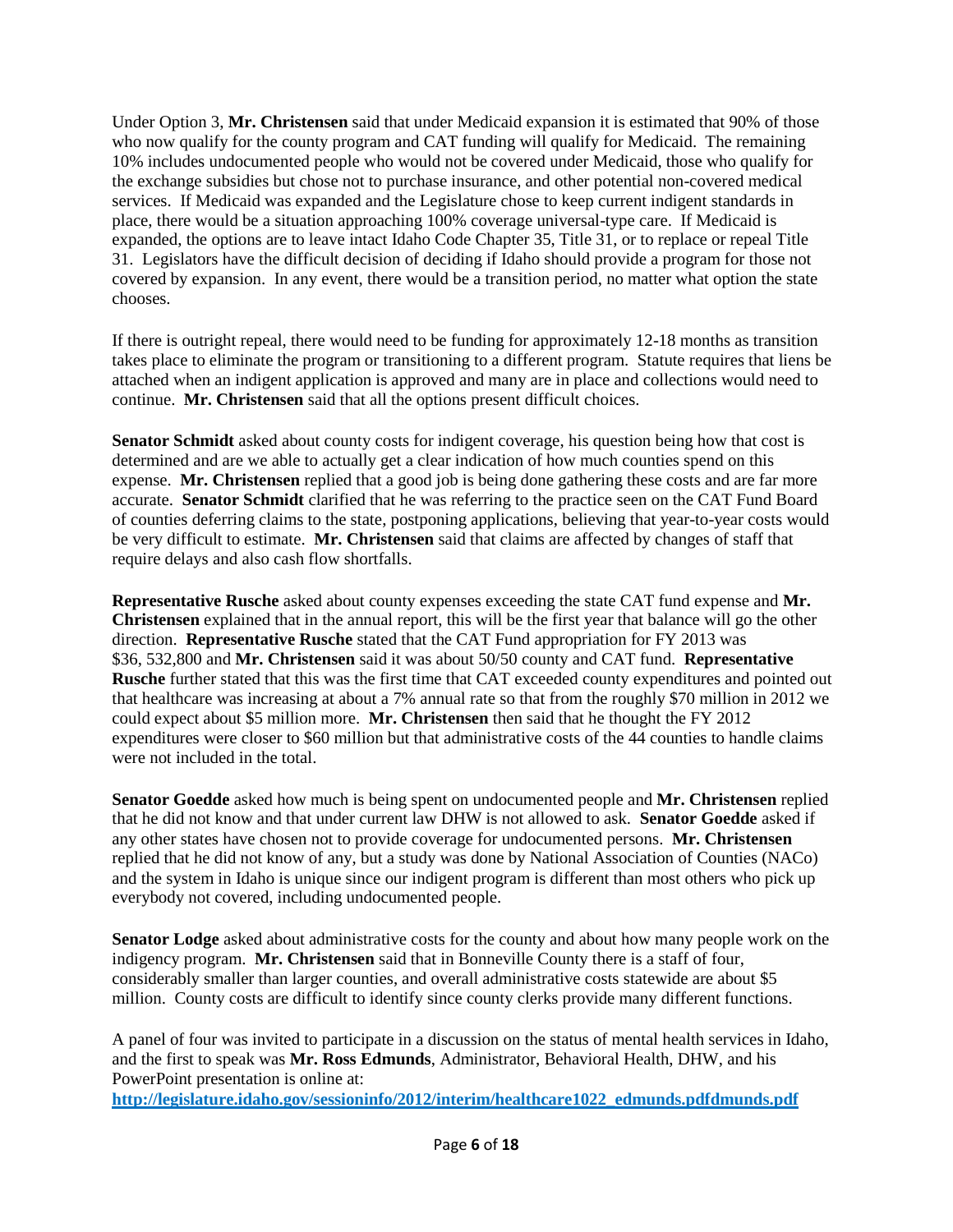**Mr. Edmunds** said that Behavioral Health is responsible for three primary areas: (1) psychiatric hospitalization including State Hospitals South and North and paying for community hospitalization for individuals committed to the state through an involuntary civil commitment or as part of a criminal process when unfit to stand trial; (2) community mental health programs for adults and children; (3) substance use disorders programs. Budget reductions caused short-term dips in utilization of services and the number of individuals served, but now the number of individuals being served has risen, but a smaller array of services are available. Priority areas include psychiatric emergencies, civil/restoration commitments, court ordered/court involved cases and voluntary commitments.

**Mr. Edmunds** said that for a decade there have been discussions and efforts to transform Idaho's behavioral health system, all well intentioned, but he thinks it is now time to implement really good recommendations to move this system along into an action phase. Hallmarks of a transformed system would include: (1) local input/local influence; (2) integrated treatment; (3) clearly defined roles and responsibilities; (4) eliminating gaps in services; (5) maximum efficiency with maximum effectiveness; and (6) consumer driven/recovery oriented system. Three waves of transformation in Idaho's behavioral health system include: (1) Medicaid's implementation of managed care; (2) potential Medicaid expansion under the Affordable Care Act; and (3) Idaho's plan for transformation. He said that 96% of individuals served in his division would qualify under Medicaid expansion. Even if Medicaid doesn't expand, if Idaho has an insurance exchange, if there is a benefit package as part of PPACA, actual clinical treatment services he believes will largely be payer driven and determined by insurance and Medicaid. There are gaps, however, in that system for the population served and frequently high-end, really expensive services could be avoided by providing informal services to these individuals in local communities through development and arranging support services. He emphasized the importance of consistency and standards of practice for clinical treatment services. Local communities and regions need to be given the opportunity to become responsible and they have been asking for the ability to have more influence. He sees his division as being a safety net provider in the future to deliver psychiatric emergency services to people who don't have benefits or are between benefits. There must be a statewide behavioral health authority, an entity that looks across the system to make sure that high standards are being achieved with maximum efficiency and effectiveness.

**Mr. Jim Rehder**, Chairman, Region 2 Mental Health Board, presented next and began by saying that his region had felt a significant loss of service and a survey was conducted which will provide good information to the Legislature. His PowerPoint presentation is online at: http://legislature.idaho.gov/sessioninfo/2012/interim/healthcare1022\_rehder.pdf

**Mr. Rehder**'s region has been a very active participant in getting grants amounting to \$1.1 million, and a transitional housing unit was recently built. Respite care training for parents of children with mental illness was a very successful program for families. Telemental health was established in Region 2 and it has turned into a wonderful opportunity, providing services not available otherwise, particularly child psychiatry. Discussions are taking place about combining boards and legislation has been drafted for a system to take care of mental illness and substance use disorders in his county. Former **Rep. Liz Chavez** started the Children's Mental Health Coalition pilot project and she works with children in the Lewiston school system using curriculum from the National Institute of Health. This project is receiving great testimonials on preventing bullying and creating more sensitivity toward people with mental illness.

**Mr. Rehder** said that when Medicaid cuts caused services to decline, the need for mental health services started to rise, causing grave concerns and costly consequences. He expressed gratitude for the suicide prevention legislation passed for a hotline and said that 290 suicides were completed in Idaho in 2010, the 4<sup>th</sup> highest suicide rate in the nation. Decreases in funding for behavioral health services affected the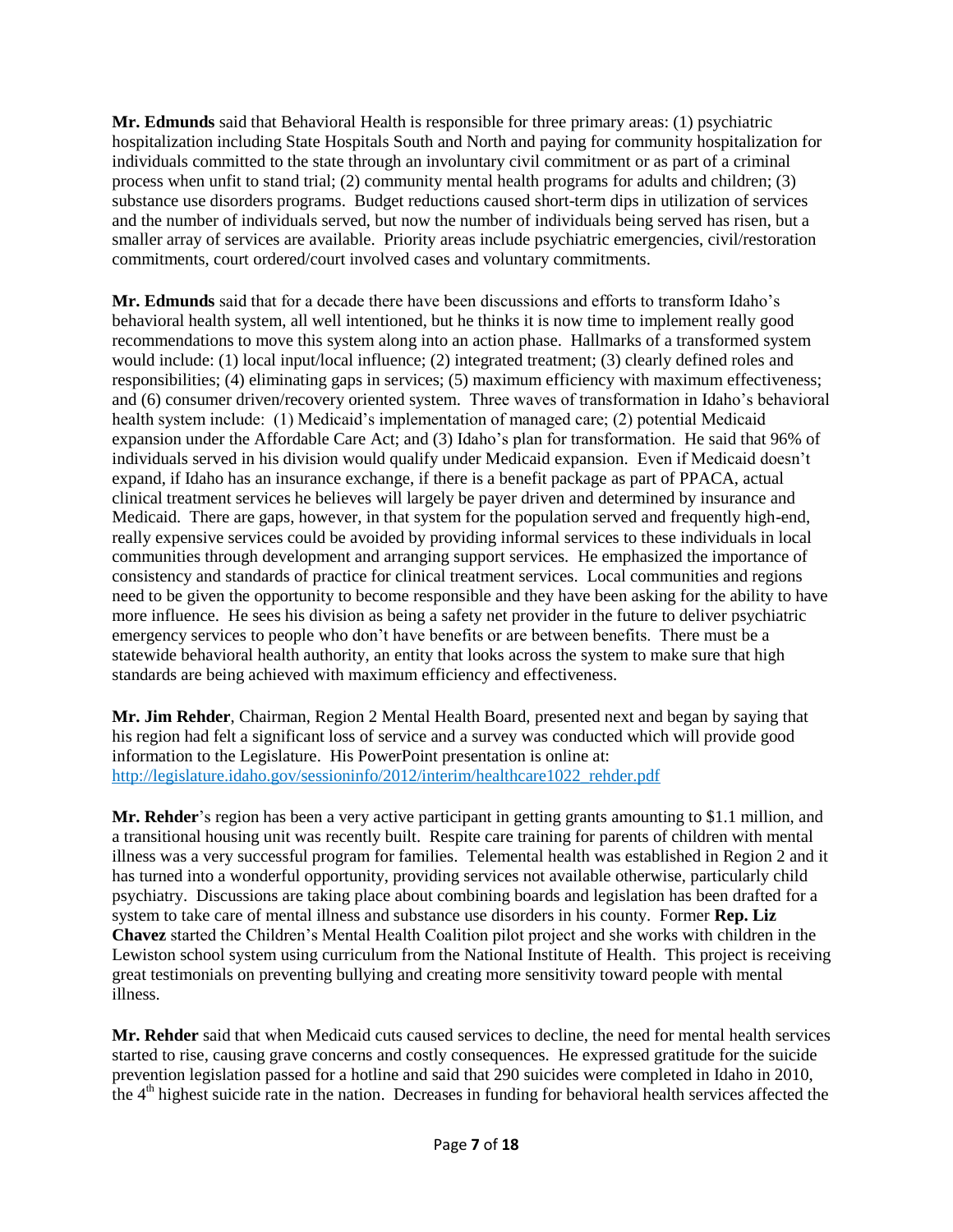entire state, especially the prison population of 7,000 where 25-30% inmates are mentally ill. The shortage of behavioral health service providers is critical, especially recruiting and retaining psychiatrists, and the state may want to look at expanding telemental health to help mitigate these problems and increase access to care. There is a need for behavioral health services in schools so that mental illness can be treated early.

**Mr. Rehder** called attention to a letter handed out to the task force members written by Jennifer Griffis, a member of the Region 2 Mental Health Board, married to a physician in Grangeville, Idaho. **Mr. Rehder** emphasized that this letter by no means is a reflection on the people who tried to work with this family. Mrs. Griffis was brave enough to come forward with their issues dealing with a five-year old adopted daughter who has severe mental health issues, one of their seven children. A treatment facility for their daughter could not be found in Idaho and she was eventually placed in a residential treatment facility in Montana. If this family moved to another state for the child's care, Idaho would lose a rural family practice physician who wants to stay in the region. This is an example of the failure of the system and gaps in service, though not on individuals who worked with this family. (A copy of this letter from Mrs. Griffis is available in LSO.)

**Angenie McCleary**, a Blaine County Commissioner, Chairman of IAC Health and Human Services Committee and a member of Behavioral Health Interagency Cooperative spoke next and said she had a master's degree in social work and worked on children's mental health legislation in the state of Washington. The impact of the current mental health system on counties and local communities was her focus at this meeting, and with changes in the last several years and budget cuts, costs have risen significantly. She has seen dramatic changes in Blaine County in terms of funding and critical impacts to the system, and she worries about the funding as well as the health, welfare and safety of individuals in our communities. From her perspective, closures of some health and welfare offices were the result of reducing costs and for some rural communities, patients must travel farther to receive mental health services. DHW has had to prioritize and focus on involuntary commitments, so people who are reliably receiving services are the people who are in absolute crisis or those in the criminal justice system. People getting the most reliable care are in the criminal justice system or in critical crisis. Local services are not readily available to serve local communities very well to treat individuals early to prevent them from entering in to very costly crisis treatment. Probation departments are noticing significant increases in their workload. Prosecuting attorneys sometimes wrestle with charging an individual with a felony because they know that person would be more likely to receive mental health services. Good data statewide is not available for all the counties and expenditures for mental health. Counties are spending money on designated exams, transportation, and hospitalizations up to time of commitment, but she shared some numbers for Blaine County only. Potential solutions moving forward include looking at the difference in hospitalization rates which are very different between hospitals and counties. In Blaine County, Canyon View is paid approximately \$3,000 per day and Intermountain (with a contract) is paid \$803 per day. If there could be a uniform contract for all counties in the state to pay the same rate, that would be quite helpful and would reduce much cost burden for counties and the state. In remote counties, it is very difficult to find a Medicaid provider. Finding a resource, such as a psychiatrist, can also be a challenge. With possible Medicaid expansion, the state must make sure that those individuals can actually receive services, and some funding must be restored on an ongoing basis. Combining regional mental health boards and substance use boards and giving those boards authority at a community level could work on support services necessary to avoid simply a crisis-based system.

**Dr. Charles Novak**, a psychiatrist in Boise in private practice for 27 years and presently President of the St. Al's Medical Staff was the next panel member to address the task force. He was asked to talk about the private perspective on the mental health delivery system in Idaho, and he said what he would share was based on his discussions with hospitals he works with. He commended the Allumbaugh House, a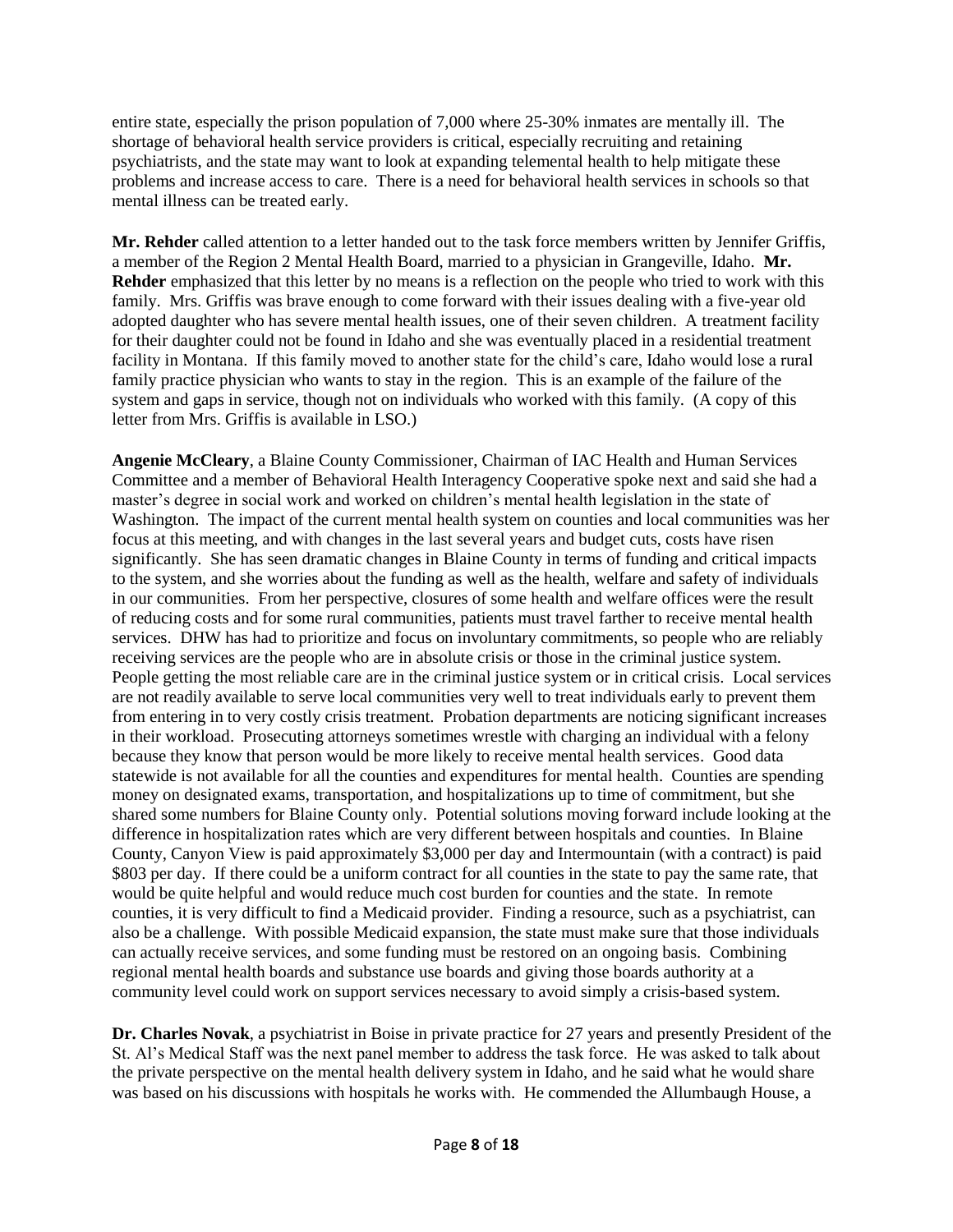crisis diversion center in Boise. He gave testimony from his hospital-based perspective because probably the number one access for people getting mental health services, particularly severely and persistently mentally ill individuals, is through hospitals. His second disclaimer was that he really didn't have any ownership interests and had been mainly in private practice. He said he did have an ownership interest in Sage Healthcare, a group psychiatric practice, and also practices privately in the community. The data he shared with this task force was gathered over the last week about the state of mental health access and delivery at this point in time.

**Dr. Novak** said that today in Idaho, in Regions 3, 4 and 5, on any given day 60 people will show up in ERs looking for mental health and about 30 will get admitted. That number does not count people showing up in ICUs for suicide attempts or injuries related to substance abuse, etc. Of those 30 that get admitted, about 55% will be on holds, more on police holds than physician holds, which is a substantial burden. On the positive side, a strength of the system is that people are taken care of who are in real trouble. This system, however, is very emergency-oriented which means that the state pays for ERs and hospitals and not much money is expended for other levels of care. He suggested that while the task force is looking at managed Medicaid, it should consider this as a chance to really shape what happens with the delivery of mental health. He said that the main area he sees as a gap in Idaho is really in information data. The wrong data is being collected and this is a chance to look at what kind of data the state really wants from the Medicaid system. Are you saving people's lives and are there fewer suicides; are suicides being prevented; are people being kept out of nursing homes, state hospitals and institutional levels of care; are fewer people going to prisons and jail; are you improving quality of life for people; are symptoms better and are people recovering and having fulfilled lives? If the state is not looking at these things, the state doesn't know what it's buying or getting with an insurance product or a Medicaid product. Unless the state sets its sites and outcomes, the state will get what they pay for. He encouraged highly, whether in the Medicaid managed care system or any system of care, that there be more physician leadership. This state has not had much physician leadership in mental health; there are more nurse practitioners and alternative care providers who are very helpful, but there is cost to that, since there is a different level of training experience and level of outcome. Admits and readmits to hospitals provide data with regard to costs of medicines, and these things are important. **Dr. Novak** ended by saying that he thought it very important to look at systems that are really public/private partnerships, there being pluses and minuses to each. Probably the best model in this state has been the Allumbaugh House model in Boise.

**Representative Block** asked **Mr. Rehder** about the need for the partnership between the Department of Education and local school districts for mental health services for children, saying that she hoped that would include substance abuse since those co-occur. She wondered if the transformation working group had discussed that issue and if that might be addressed. **Mr. Rehder** replied that former Representative Chavez put together that pilot project and that information is being gathered and distributed which will hopefully draw attention to children with substance use disorders. **Mr. Rehder** agreed that awareness was extremely important for that age group and he expects good results from this pilot project, and he agreed to pass on her concern to the transformation working group. **Representative Block** commented that it is much easier to address children rather than waiting until they possibly enter the justice system. **Mr. Rehder** mentioned that the Department of Education is represented on the behavioral health interagency cooperative and discussions have resulted in creating plans (aka white papers) about what that transformation looks like in all systems. It is a challenge and, being a separate system, the thought of creating integration between the mental health system and the education system is being collaborated.

**Representative Rusche** expressed his appreciation for input from this panel to address concerns seen in his community including children with chronic schizophrenia being arrested, 25 years after being in court trying to settle community mental health services through the Jeff D settlement and 10 years of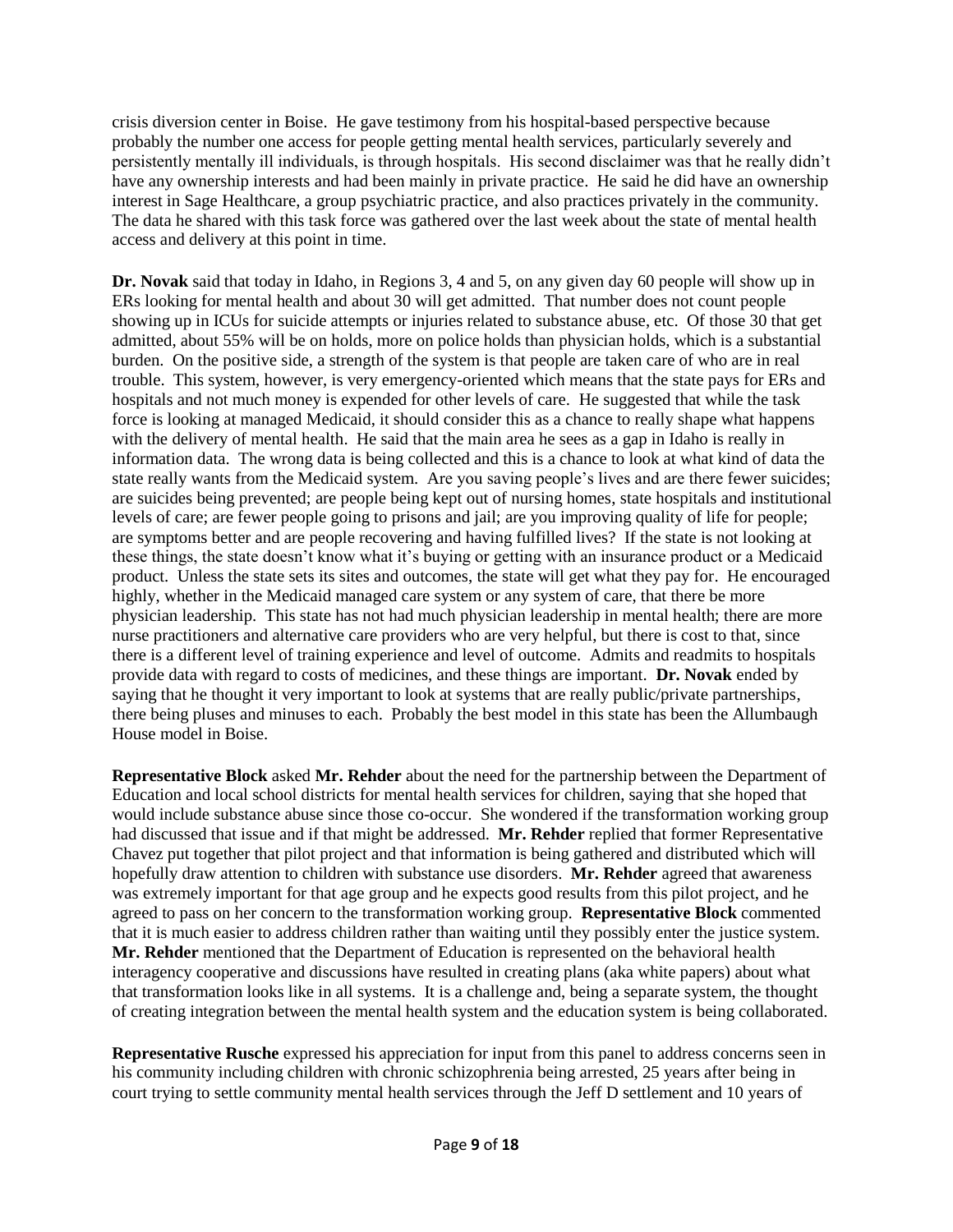studying mental health transformation, the state really hasn't taken any action. There have been decreases in community services, cuts to benefits in Medicaid and increased costs shifted to local governments and families in Idaho. He thinks this is really going to be a serious consequence for Idaho since we lack community delivery systems; there isn't organization and financing or the data available because a system has not been put together. The consequence will increasingly be a burden on citizens and taxpayers in Idaho and he asked **Mr. Edmunds** about the managed behavioral health Medicaid RFP or contract and wondered where we are with that right now. **Mr. Edmunds** answered that the managed care RFP is on the street and right now they are halfway through the open competitive process in which potential bidders have about 90 days to prepare their proposals. By early December that will close and the review committees will begin evaluating those proposals. **Representative Rusche** asked if that would include network development or just the plan for network development and **Mr. Edmunds**  replied that the RFP in itself includes a responsibility of the provider. There are questions about how providers will build a network of treatment provision. **Representative Rusche** clarified that they didn't have to have a network in place, just have a plan, and the RFP or contract will be awarded and then built out. **Mr. Edmunds** confirmed that once the contractor is identified, there is a period of implementation to get that network together and creating contracts to move forward.

**Representative Bilbao** asked **Dr. Novak** about readmits in Gem County, mainly for people going off medications, and if there is a better solution for a person coming back 4-5 times yearly due to lack of medication management. Could this be handled better in some way? **Dr. Novak** answered that this occurs frequently and most people can be treated locally and the average length of stay is 4-5 days. Once they are stabilized and can be sent back into the community, the key element is having an outpatient system, having access to that patient and family so that medications are administered regularly and have crisis intervention available 24/7. As funds have been cut and community health centers have had less money and reduced services, that key element has gone away. Getting into some clinics can take 6-8 weeks and the first step in stability is medication management which can cost several hundred dollars over a few months versus spending thousands if admitted to a hospital. There are a number of reasonable ideas whether thru telemedicine or telepsychiatry in order to prioritize, saving money and heartache.

**Senator Cameron** said that one dilemma faced by legislators is that the system is overwhelming to everyone and the gap between where Idaho should be and where we are makes it difficult deciding what to do, when to do it and what is the highest priority. He asked all the panel members to submit written comments or thoughts that may arise after this meeting for the task force to review. **Dr. Novak** had suggested more physician leadership in mental health, asking what he meant by that, what should be expected by physicians and how does the Legislature better engage physicians in mental health treatment? **Dr. Novak** said that Idaho can learn from other states that have more psychiatric and physician involvement in general and he said it starts from what you want for a state that's undersupplied by physicians. Do you want physicians to see patients face-to-face or supervise mid-level providers and nurses, and at what level do you want them involved in telemedine or telepsychiatry. Being involved with payers, like Medicaid, influence that, even through community mental health centers. Some states have laws that define the level at which physicians need to be involved in leadership in the team model of care, which is what legislators in Idaho will be looking at in the next few years. How do we get teams of people who take care of patients with chronic diseases and illnesses and keep them more stable and out of ERs and hospitals, and that team approach must include physicians. He said, in his humble opinion, that Idaho under-appreciates and under-utilizes physicians believing them to be high priced; you may save money, but there are consequences. Idaho is a hospital-heavy state and they do great jobs, but once out of a hospital, access to other care is difficult, particularly in mental health. How do you ask the state to incentivize and get people involved in other things physicians can do such as supervise systems of team care, which is what you want in the long run.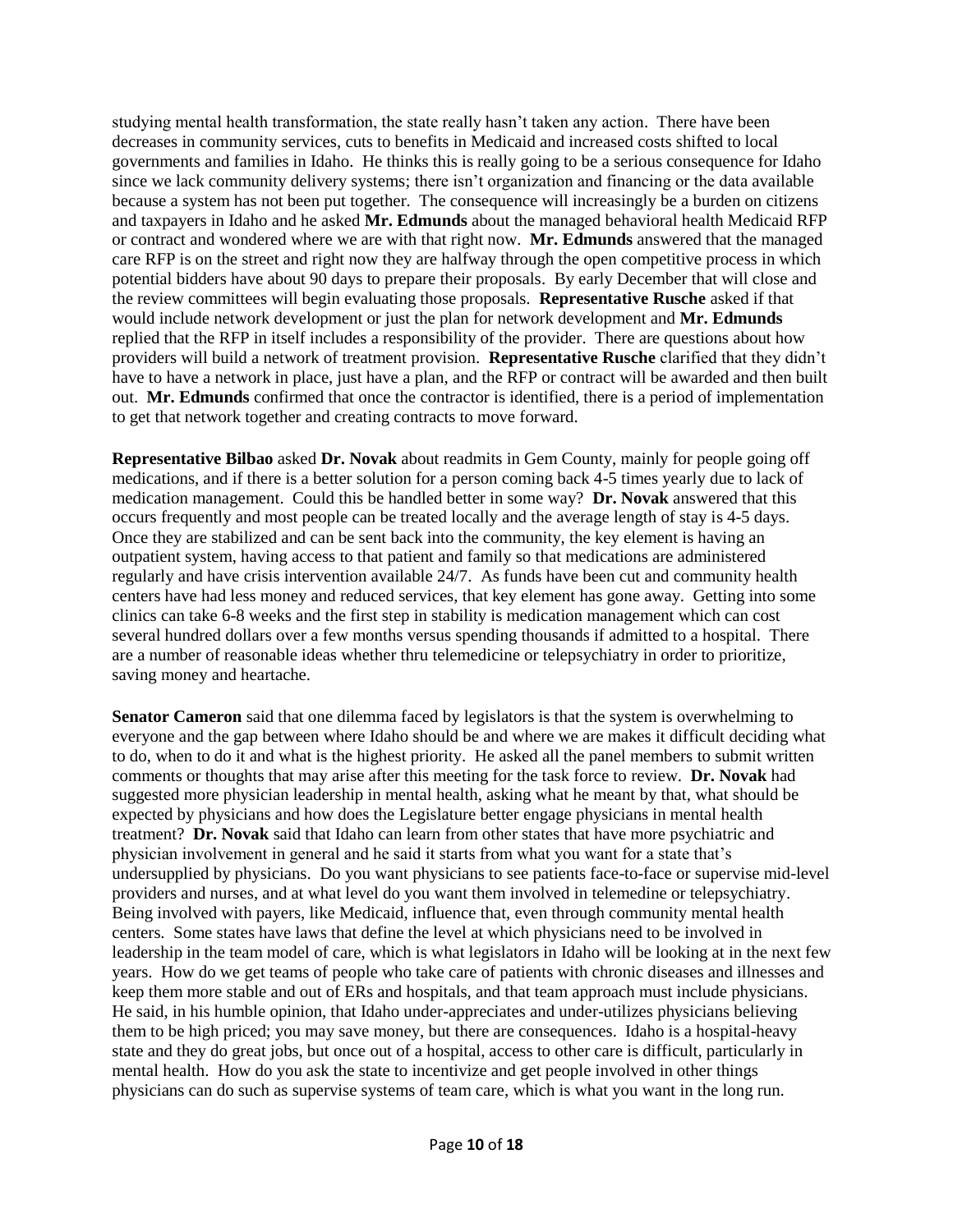**Senator Cameron** asked Ms. McCleary about the dollar amounts per day and a uniform contract rate for hospitals around the state. He asked if other states attempted and achieved a state-based contract? **Ms. McCleary** said that IAC had been talking about this issue and certain counties have individual contracts with a hospital to provide a better rate, and the idea of legislation has been discussed. **Mr. Tony Poinelli**, Idaho Association of Counties (IAC), said that IAC has talked about working with hospitals around the state to develop a uniform contract; in most cases, a number of hospitals have been very cooperative. One problem is that there are several facilities that refuse to discuss this issue and the frustration is how to deal with that. Several hospitals have contracts with counties around the state and are very reasonable contracts. **Mr. Edmunds** added that typically the lesser expensive of those options are free standing and not connected to a general hospital. The more expensive ones are typically connected to a general hospital. He said that Rep. Fred Wood has requested in JFAC that DHW pursue this and try to get to a consistent level. The models they perform under in psychiatric hospitals are so different; some have their own physicians and some contract physicians externally and that influences cost. There are dramatic differences in cost and the Legislature last year moved forward a piece of county legislation that requires that counties pay the Medicaid rate but that doesn't mean it's the same rate from hospital to hospital, just the same rate that Medicaid pays. **Mr. Edmunds** said if DHW and the counties work together to talk about these contracts, perhaps there would be more success in having the same rate at each hospital, whether state-funded patients or county-funded patients.

**Senator Cameron** asked if any other state has done something similar or is Idaho inventing the wheel in this regard. **Mr. Edmunds** answered that he was not aware of any state that was successful in coming up with a standard state rate for services, but there could be one. He believes Idaho is unique in that regard; he thinks that as Medicaid moves with managed care, those things will change since managed care agencies contract for behavioral health and currently inpatient care is not included. As managed care is pursued around Medicaid funds, they will push for consistency of those things.

**Senator Schmidt** said he was a family physician, believing that family physicians do a lot of psychiatric mental health primary care work. He asked about the patient-centered medical home here in Idaho and if that would be an integration for delivery of psychiatric and mental health services in the community. Also, is the roll-out of managed care in behavioral health going to be integrated enough in terms of health care that it will promote this and did **Mr. Edmunds** see this as a positive promotion? **Mr. Edmunds** replied that managed care doesn't exist in Idaho right now on the physical health side of Medicaid, so there isn't anything to fold the behavioral health side into. He said that in the request for proposal there is much effort necessary in terms of managed care companies proposing how they would coordinate and collaborate as opposed to integration level, with the general health side of the care offered to consumers and patients, as opposed to a combined approach. Family and personal physicians probably deal with delivery of mental health services more than other physicians in terms of number of people served in Idaho, but at a lower intensity level. A model in which there is flow between those levels would be optimal but, if that medical home opportunity were created for individuals, it could provide really close collaboration and partnership with expert psychiatrists to coordinate care. A patient could consult with a psychiatrist when needed and when stable could see the family practitioner more, believing that could become a very effective model in Idaho.

**Dr. Novak** said he agreed with that and that, by far, family physicians are treating more people with mental illnesses than psychiatrists, nurse practitioners and all other groups combined. That being said, a system that is set up so that people do collaborate and people who are out of the scope of a family physician's expertise get moved on in a timely fashion is a system that you want and people are overlooking that. As you look at managed care, Medicaid and costs of insurance in general, those systems where traditional physical care and mental health get along well will cost you less money and less shifting of money between the two. A team level of care for people with mental illness that includes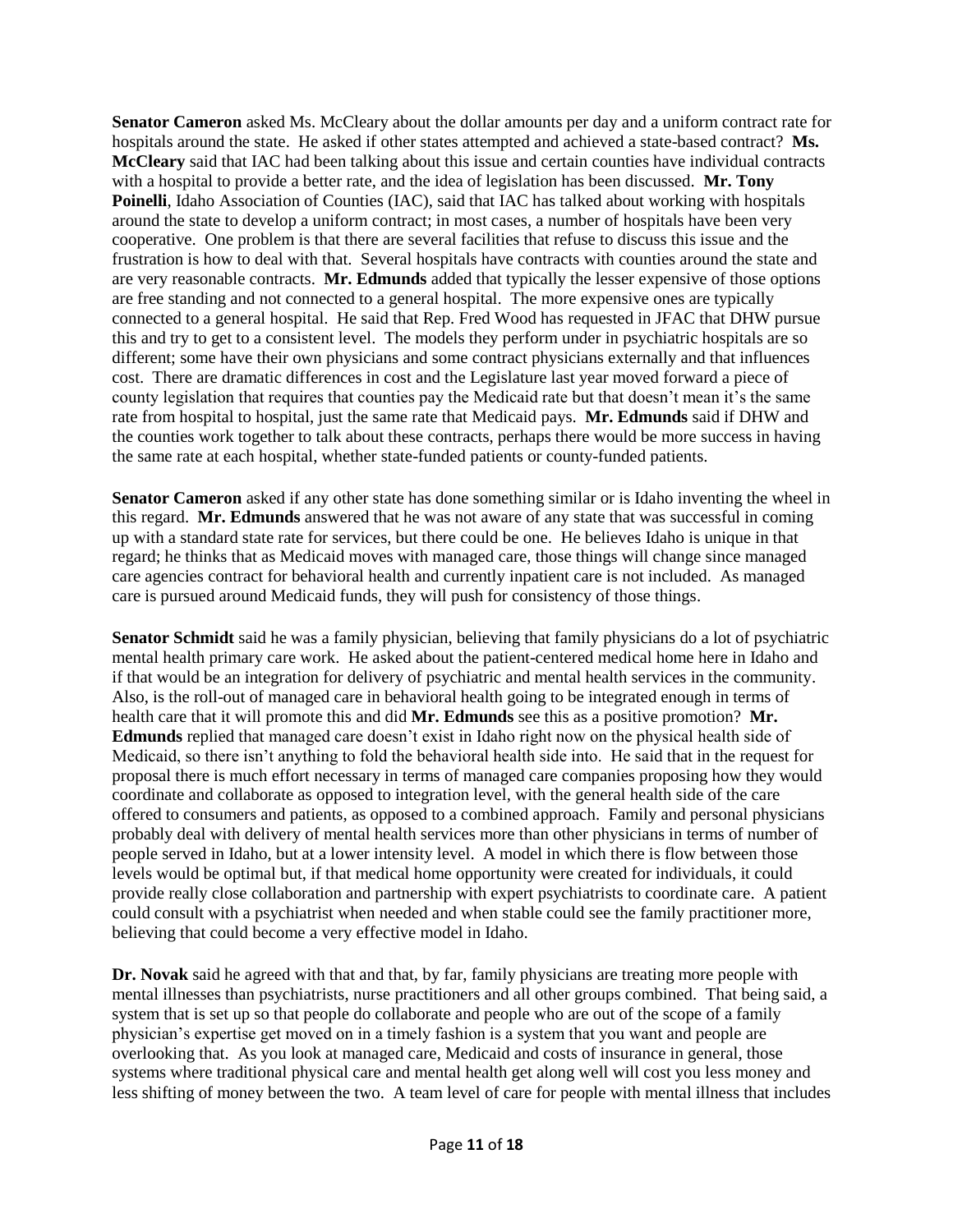physical and mental health is going to be the best and most efficient system as long as parameters are set up and agreed upon.

**Senator Lodge** said that she'd like to talk to **Mr. Edmunds** about work he thought needed to be done on Title 30, Chapter 31, that he thought needed adjustments and also the work that needs to be done to bring the mental health and substance abuse appointments together since this is costing the state lots of money. She asked **Dr. Novak** if he worked with telemental health and if this is used by nurse practitioners and family physicians. She said she was very interested in telemedicine and where they were located, since rural areas are often underserved and she believes the answer could be telemedicine in crisis situations especially to eliminate further costs being incurred today. **Dr. Novak** answered that he does not use telepsychiatry or telemedicine. The VA and St. Alphonsus use these services in this area and several private doctors use this with the prison population, which is a great example of servicing a population in need. Medicaid pays for this now but didn't use to pay, and some states charge a fee for the technical side since a system needs to be set up. Psychiatry is set up to do telemedicine and young physicians are going to do great things with this, but some old-timers may not use this as much. Faceto-face technology can be used for an evaluation and recommendations, but he said there are tricky, yet to be decided aspects, such as response to emails. Consultations for psychiatric expertise through telepsychiatry can be invaluable and many fields of medicine are now serving rural areas. This will be a wonderful way to deliver medical care now and in the future. **Senator Lodge** said she thinks this needs to be looked at more carefully.

**Co-chair Collins** allowed two audience members to give public testimony at this point in the meeting, and the first was **Mrs. Phyllis Ruff**, a former member of the Region 4 Mental Health Board. She said she was the mother of five children who have mental health disabilities ranging in age from 14-26, two being adopted from the foster care system in Oregon, both born with drugs in their systems and previously neglected. Three of her children have had psychiatric hospitalizations in Idaho. Agencies need to cooperate seamlessly with each other for mental health to be appropriately addressed. She believes this does not occur, and thinks Idaho needs to make financial adjustments. Local education agencies often deny special education and related services to students who have mental health disabilities. Physical disabilities are observable, but mental health disabilities are hidden and can be denied by school agency administrators who don't want to spend the money to provide special education services for this population. Alternatively, there is an agency Community Support Center, Inc. in Boise which struggles to survive financially but where individuals with chronic mental illness diagnoses are welcomed and taught needed skills necessary to meet life challenges. Federal funding should be directed from school districts in Idaho and distributed to agencies that will address unique needs of individuals with mental illness.

**Dr. Alex Reed** offered public testimony next and he said he was a clinical psychologist at Family Medicine Residency of Idaho, one of the largest Medicaid providers in the state. He said this clinic employs five social workers and hosts the Idaho Psychiatry Residency Program through which many patients receive combined behavioral and primary care services. There are new directions in behavioral health care that are focusing on integrating primary care and mental health care, and they do this in their clinic. Primary care is the de facto mental health system through the country and 80% of psychotropic medications are prescribed by family physicians. Integrated care provides increased access and affords opportunities to patients to receive pharmacologic, psychological and psychiatric services at the point of care in a timely fashion. Integrated care also helps reduce stigmas and offers patients a true medical home to address both medical and behavioral health concerns.

The task force recessed at 11:28 for lunch and reconvened at 1:18 p.m.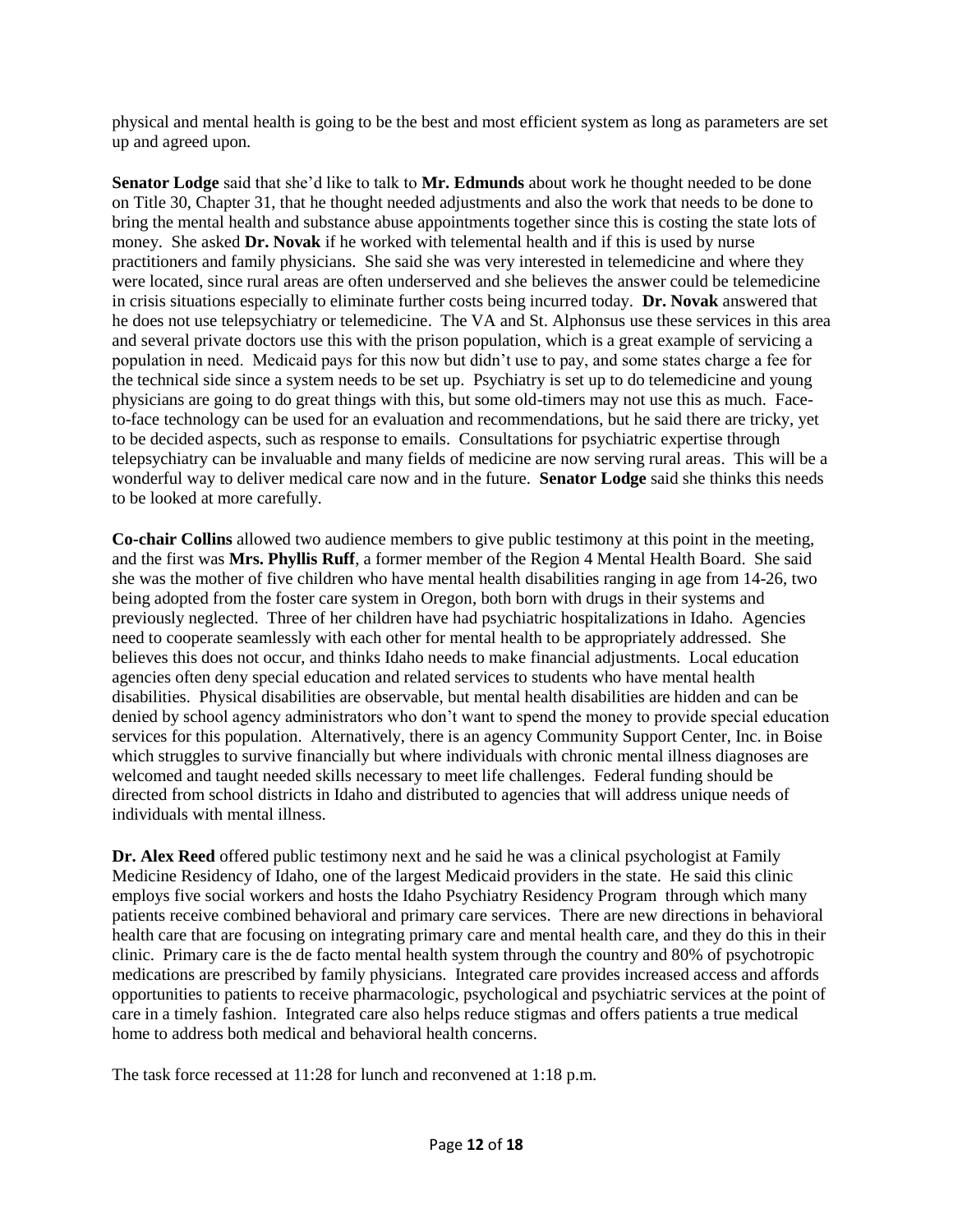A telephone conference call was held next with **Mr. Jack Rovner**, Attorney and Principal, The Health Law Consultancy in Chicago, and his PowerPoint presentation entitled "Nonprofit State-Based Health Insurance Exchange Option" is online at:

http://legislature.idaho.gov/sessioninfo/2012/interim/healthcare1022\_rovner.pdf

**Mr. Rovner** said this option would be a private market non-profit solution to preserve state control over a health insurance exchange including governance, operation and financing. To implement, the state of Idaho through legislative or executive action needs to form a nonprofit corporation. The state needs to designate that nonprofit entity as Idaho's state-based exchange to the Federal Department of Health and Human Services (DHHS). The state must exercise some oversight over actions of this nonprofit entity. The Attorney General has inherent power over nonprofit corporations to ensure that they carry out their mission and stay true to the charter of its formation as a nonprofit entity. This exchange would be in the business of insurance which gives oversight of its insurance business activities to the state Department of Insurance. DOI may incorporate a nonprofit corporation under the Idaho Nonprofit Corporation Act and can ensure that it meets minimum federal standards necessary for a state-based exchange to prevent operation of a federally facilitated exchange by HHS in Idaho, which is the fallback position under PPACA. The Idaho Health Data Exchange, Inc. will establish a statewide health information technology infrastructure which will ultimately connect to a similar organization in other states to create a nationwide health information technology infrastructure. This mirrors the same kind of approach that PPACA has given states as an option for establishing a nonprofit corporation to act as its state-based health insurance exchange. The building of the exchange to get it operating would be funded 100% by federal grants. Starting in 2015, an exchange must be self-sustaining and may not use any federal funds for operations.

**Senator Goedde** said that he assumed that the only difference between a state-based exchange and what **Mr. Rovner** was proposing was how it would be governed. If Idaho's Legislature established criteria for this nonprofit corporation and then found this to be a mistake, could a legislative correction be made to the bylaws of that corporation? **Mr. Rovner** said a correction could be made and if done by legislative enactment, you'd want to put in the articles of incorporation the process by which the articles can be amended and designate they could be amended only by legislative action or executive order so that the board of the nonprofit itself would not have the authority itself to change its own charter. **Senator Goedde** said he assumed the state would also be able to write into the bylaws of the corporation established by legislative action that the board would be subject to Senate confirmation and **Mr. Rovner** affirmed that. He said that in the articles you would define what stakeholders would have what seats. Then you could have the Governor designate who fills those seats subject to the consent of the Legislature.

**Senator Vick** said that it looked to him like if there is one corporation having the control to make sure it's done the way the state wants, he didn't see any advantage over just having a government agency do it; if there is no competition and we appoint the board members, this doesn't seem like a private market solution. It seems like just a different way to have the government do it. **Mr. Rovner** answered that the one element that involves the state is that the state has to be the entity that creates a nonprofit corporation and has some oversight over its activities. Beyond that, it's relatively up to the state to decide how it wants the nonprofit entity to operate. The nonprofit corporation is not a government agency of any sort, doesn't have to receive any tax money, has no taxing authority, and would operate as a private market entity in offering health insurance products and services to small employers and individuals. **Senator Vick** said what he doesn't understand is why there is any advantage, since the state could set up a government agency to operate off of fees as well and it seemed to him if no competition, then it really is a quasi-government operation anyway and seems like the state would be giving up control without gaining much. **Mr. Rovner** said that the state can create a government agency as an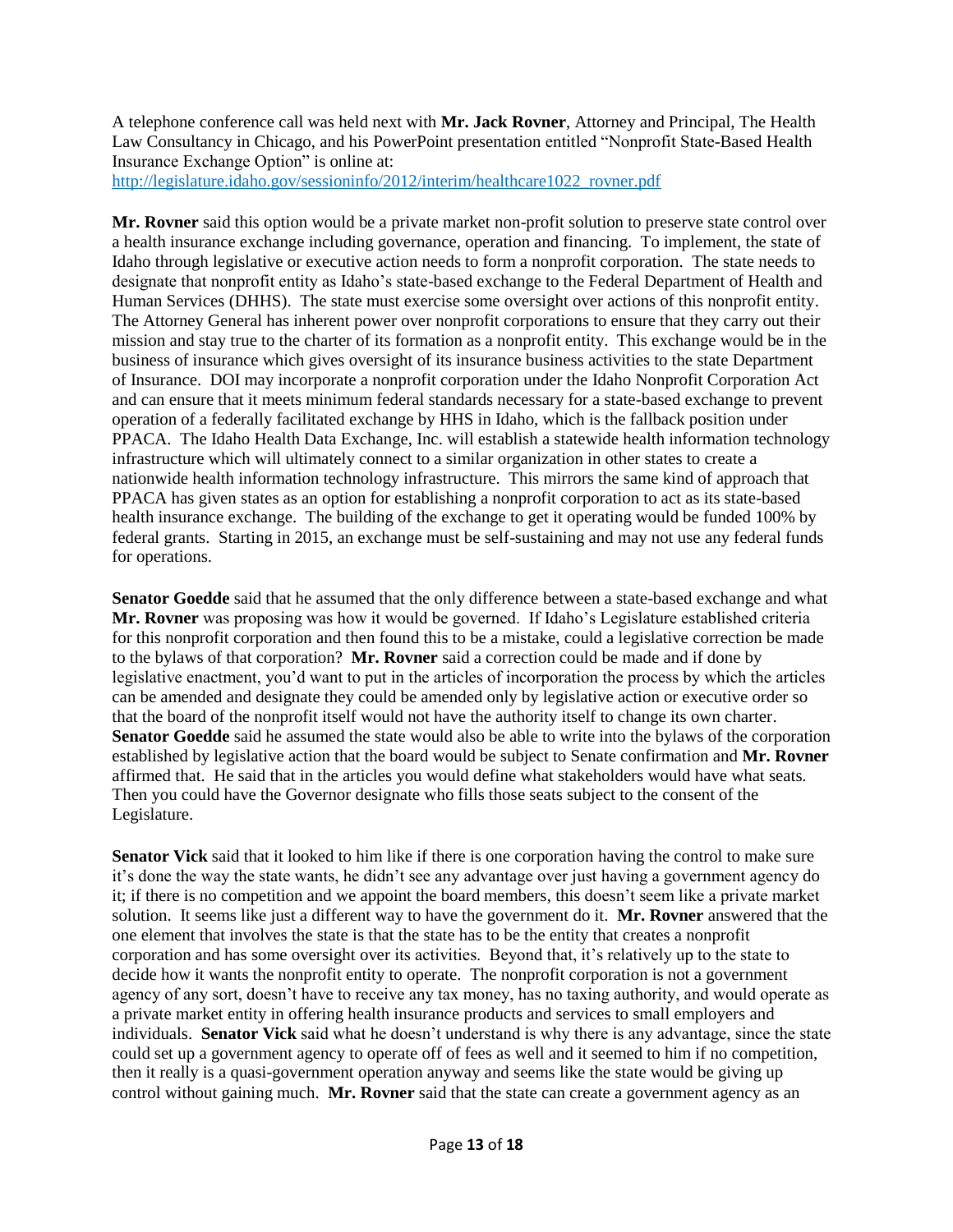exchange, as Utah did, or a quasi-government agency, a public authority which is actually what Massachusetts did and what most states have done that are establishing exchanges. The images of the nonprofit corporate entity approach to a state-based exchange is you are essentially establishing a private market entity that is going to have to figure out how to deliver value to its constituency, the small employers and individuals in order to justify revenue needed to sustain itself. If it fails to deliver that value, it will go out of business. The difference between that and a quasi-governmental entity is that they tend not to be operating within the context of having to generate revenue by selling a product or service that has enough value that people are willing to pay for it. The other aspect to keep in mind is that there is nothing that would prevent a private exchange from operating in Idaho in competition with this nonprofit entity as a state-based exchange.

**Senator Schmidt** asked about an example of the Idaho Health Data Exchange as a not-for-profit that's been in existence, and he asked **Mr. Rovner** whether that business entity is providing a service that is in demand and how it's doing. **Mr. Rovner** deferred to those within the state who have better information than he did. From his research, this Health Data Exchange is operating and selling a product, which is the ability for providers in Idaho to connect electronic health records for sharing and providing coordinated care, but he didn't know how broadly it has penetrated and expanded electronic connections. The process around the country is connecting providers to these health information exchanges and has been much slower in its uptake than hoped by policymakers. It will become more economic and beneficial to providers who have invested. **Co-chair Collins** suggested that information be presented at a future meeting.

**Mr. Paul Leary**, Medicaid Plan Administrator, Department of Health and Welfare (DHW) updated the task force on the 2012 CHIP-B and Access Card programs and his PowerPoint is online at: [http://legislature.idaho.gov/sessioninfo/2012/interim/healthcare1022\\_leary.pdf](http://legislature.idaho.gov/sessioninfo/2012/interim/healthcare1022_leary.pdf)

**Mr. Leary** shared that there had been a 1.5% growth between 2011 and 2012, a bit lower than the overall Medicaid growth of a little over 2%. The downturn has been due to access to health insurance and could be related to the economy, but he wasn't sure. Access to health insurance includes 123 participating employers. In the CHIP-B Program, DHW requires premiums for children that are above 133% of the federal poverty limit and there were 13,377 children required to pay a premium as of June 2012. Approximately 70% of these children keep wellness exams and immunizations up-to-date and the Preventive Health Assistance (PHA) program will offset \$10 monthly into an account to help offset premiums owed. This has been a positive incentive program. Number of children closed for not paying premiums in SFY12 was less than 1%. Expenses were over \$3 million and \$1.3 million was funded out of the premium tax fund. In FY2013 there will be a deficit of \$2.9 million in that program. Idaho Code 41-4060 could be amended to allow available funds to be used to used to cover program expenditures as needed. Currently those funds are prescribed as using 80% for children and at least 20% for adults. Alternatively, the CHIP B portion could be covered with state general funds as part of ongoing budget. **Mr. Leary** said there is maintenance of effort through 2019 for CHIP and CHIP is authorized through 2015. Starting in 2016 there is additional federal funding taking us up to 100% of CHIP as well. He said there are many unknowns.

**Senator Vick** asked for an explanation with regard to CHIP B and access cards. **Mr. Leary** replied that in 2005/2006 Senator Cameron was the sponsor of a bill to provide an opportunity for individuals who would rather have premium assistance and get insurance on the private market. Would they opt for that as opposed to getting Medicaid-type CHIP (Children's Health Insurance Program) coverage? In order to put that program together, the federal government said that premium assistance program could be done but in order to do that, the state must also expand the children's health insurance program.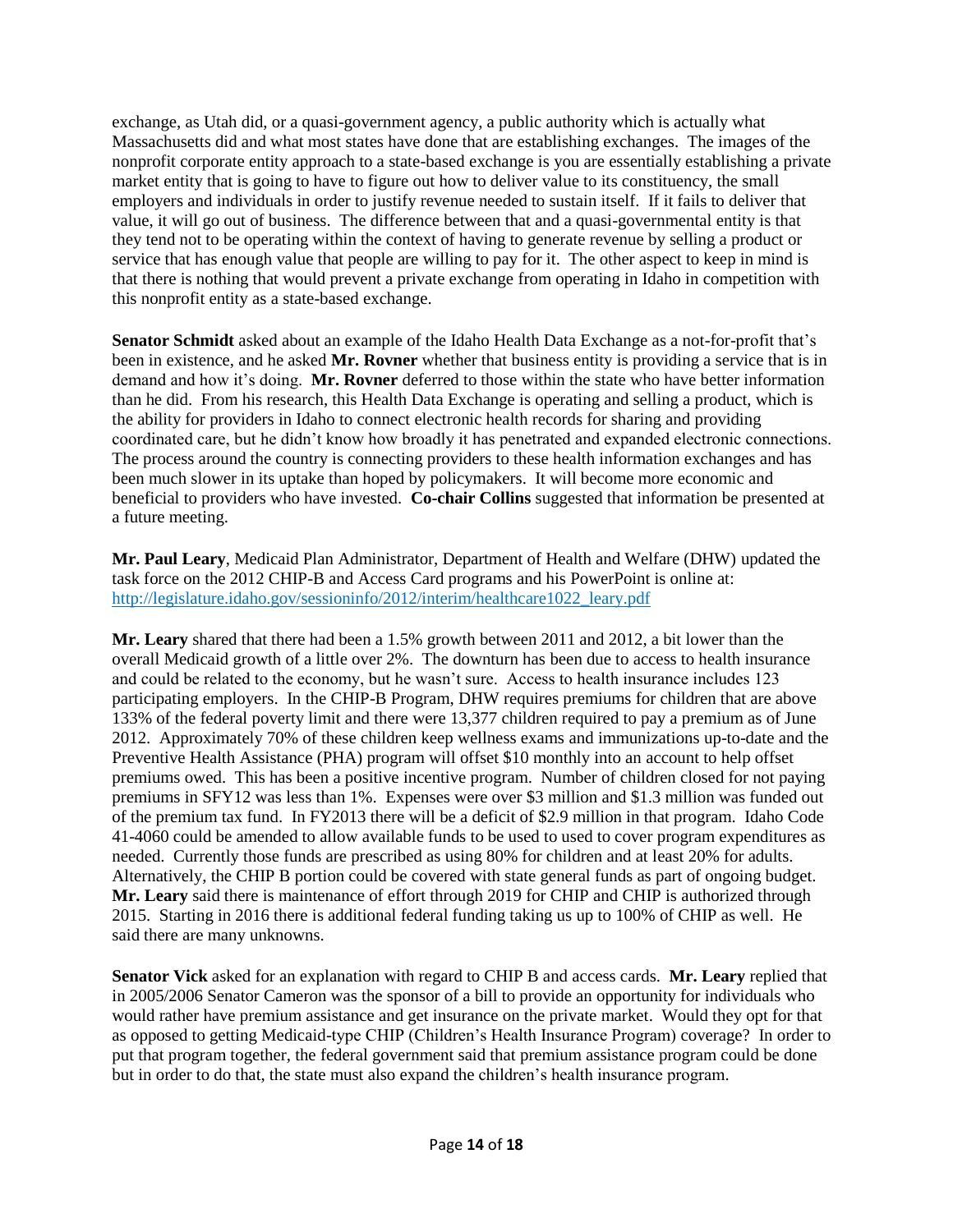**Representative Rusche** asked **Mr. Leary** about CHIP B and the shortfall and whether that was going to be a state responsibility after 2014 since these will be premium under the tax credit through the benefit exchange. For the access card, they will need more guidance from CMS and those will be transitioned to the subsidy program. For the CHIP B program, they have maintenance of effort to maintain that program through 2019. There are questions, so they are looking at face value of the law right now. How many of those individual families who could get subsidies will opt for those subsidies going forward? He said they didn't know the value of that. **Representative Rusche** said that if a family gets a subsidy and has a family policy, then obviously they don't need the Medicaid policy as well, so that would be supplanted by the subsidized tax credit through the exchange **Representative Rusche** also asked about the requirement to continue them on CHIP so they have the Medicaid benefit package or would the commercial packages available through the exchange be what they'd have available. **Mr. Leary** answered that the CHIP B is the state-sponsored benefit package and that there are many questions yet to be asked with CMS. There is maintenance of effort through 2019 for CHIP, CHIP is authorized to 2015, and starting in 2016 there is additional federal funding that will take us up to 100% of CHIP as well.

**Dr. Christine Hahn**, Division of Public Health, DHW, and State Epidemiologist gave an update on TRICARE financing and the immunization program and her PowerPoint presentation is online at: [http://legislature.idaho.gov/sessioninfo/2012/interim/healthcare1022\\_hahn.pdf](http://legislature.idaho.gov/sessioninfo/2012/interim/healthcare1022_hahn.pdf)

**Dr. Hahn** provided background information by saying that there have been struggles with TRICARE specifically relating to the immunization program. Idaho is a "universal" vaccine state which is one where children under 19 years of age are eligible for state-supplied vaccines. Providers have indicated they strongly prefer this and don't run a financial risk of purchasing at a loss and also this system gives better access to kids. Medical providers cannot charge for those vaccines since they didn't purchase them, but they do charge a small administrative fee. This system was set up through legislation in 2010 setting up an assessment board and process. Currently there is one pot of funds and vaccines are purchased from this. The Vaccines for Children (VFC) program largely serves Medicaid kids but also uninsured, underinsured, American Indian and Alaska Natives all receive vaccine from this federal funding source. Also into the pot come assessment funds that health insurers throughout the state pay into this based on number of kids in the state per this assessment law. The S-CHIP program pays for S-CHIP kids separately and they put funding in separately. TRICARE is the federal insurance program that provides health benefits for military personnel, military retirees and their dependents and Idaho has approximately 11,000 to 12,000 kids in Idaho who are TRICARE insured. So far, TRICARE has not paid into the assessment fund; of all insurance companies being worked with, the assessment board has been working diligently to get pay-in from all insurers, other than TRICARE. A lot of work has gone into getting this resolved. Seven other states have an assessment system and DHW has worked with these states, trying to collect from TRICARE. Director Deal (DOI) has written letters to Idaho's congressional delegation to alert them about this problem, and Senator Smyser has been working with Senator Risch on this problem. Kids on a military base are being served, but kids off-base might need to go on-base for services. DHW has reached out in every way up until this current crisis. Up until now, DHW was able to use grant funds from CDC (Centers for Disease Control and Prevention) in a discretionary way to purchase vaccine to cover TRICARE kids while all this was being sorted out. A letter from CDC in July said this could no longer be done and those grant funds are no longer to be used for insured children of any sort, including TRICARE, as of October 1, 2012. Providers were notified of this and told that a solution was being sought. The federal program for vaccinating children is the majority payer into this system in the amount of \$21,544,397; assessment dollars amount to \$17,249,953; S-CHIP contributes \$837,000; federally funded TRICARE (one quarter) = \$147,500; state-funded TRICARE (3 quarters) = \$442,500, the shortfall for the rest of the year.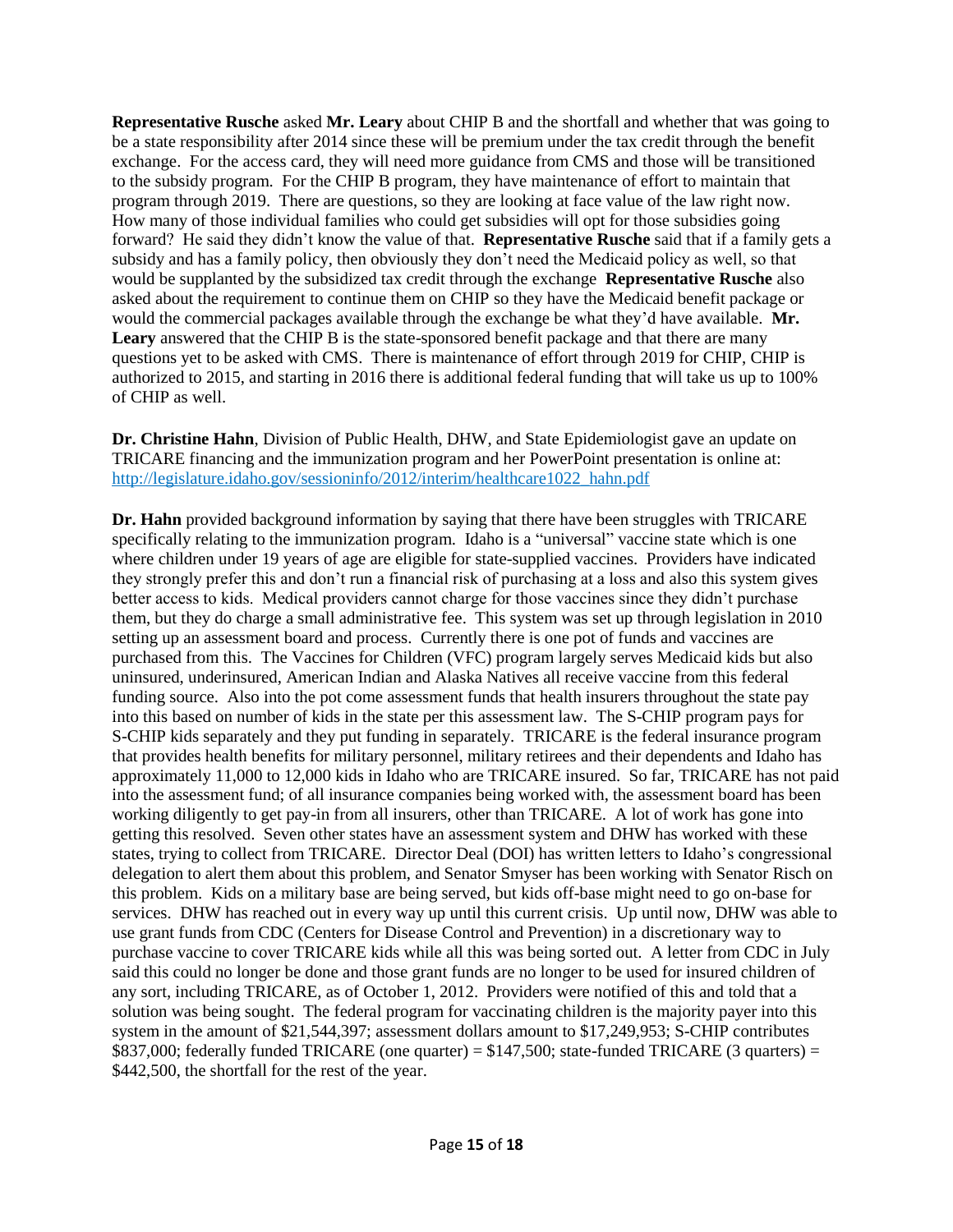**Dr. Hahn** said that a short-term solution was urgently worked on, so guidance was sent to providers, and many options were examined. Military bases can still vaccinate TRICARE kids; private providers still could purchase separate vaccine stocks for their TRICARE kids, but many providers have so few kids that they probably could not do that. Pharmacies are now vaccinating more and pharmacies are willing to vaccinate kids age 12 and above, but younger kids are the problem, especially those under age 4. District health departments were also explored but TriWest said they were out of network and that TRICARE kids would have to go to a military base or primary care physician for vaccinations or to pharmacies. DHW has been working on this problem, and on September 28, 2012, Governor Otter instructed DHW to use funds from within existing appropriations to cover the cost of vaccines while a long-term solution is explored. The Governor requested input from legislators who may be concerned. On October 4, 2012, the Governor announced the short-term funding solution and medical providers were informed that TRICARE beneficiaries were once again eligible for state-supplied vaccine. There was only a 3-day gap when TRICARE kids were turned away from receiving vaccines. TRICARE is still being pressured to pay into the assessment fund, and other long-term solutions are being examined. TriWest has lost the contract for TRICARE and as of April 1, 2013, United Health will be taking on TRICARE. Governor Otter also sent a letter to the Assistant Secretary of Defense for Health Affairs asking that the Department of Defense provide details on why they cannot participate. Director Armstrong (DHW) has contacted Senator Crapo and possible solutions are being worked on, and **Dr. Hahn** expressed appreciation for everyone's help on finding a long-term solution.

**Representative Rusche** expressed his appreciation for everyone's work on this issue and he said that PPACA requires first dollar coverage for approved vaccines in any health plan, particularly ones renewed after 2011, and with the switch to United, why is United not having first dollar coverage. Is it just that they want to pay more than less. **Dr. Hahn** replied that this is a good question, and she said she thought that TRICARE was not impacted or did not fall under PPACA, but added that she was not sure. **Representative Rusche** said that vaccine manufacturers and distributors often get better payment from private purchase than from the VFC program, asking if that is involved in this in any way. **Dr. Hahn** responded that she did not believe so, adding that manufacturers see the benefit to a process like ours since rates are improved and therefore selling more vaccine, even though the profit per shot might be less. DHW sees TRICARE as a behemoth and it takes a long time for real change, as opposed to others players.

**Mr. Matt Ellsworth**, Senior Budget and Policy Analyst, LSO, was the next presenter, and his PowerPoint presentation is online at: http://legislature.idaho.gov/sessioninfo/2012/interim/healthcare1022\_ellsworth.pdf

**Mr. Ellsworth** addressed the task force on mandatory Medicaid changes under PPACA and said that **Director Armstrong** had already covered many issues. Looking broadly, one can think of these changes in two general categories: (1) the mandatory changes which will occur regardless of states' decisions relating to optional expansion, and (2) optional changes, depending on whether the state chooses to expand its coverage to include all individuals who earn up to 138% of federal poverty limitations. The main point he said, was that mandatory changes are fairly significant and will have associated costs.

**Mr. Ellsworth** said that the Supreme Court decided that Medicaid expansion is optional and states may elect not to expand per the terms of the ACA without jeopardizing federal funding for existing Medicaid programs. Here in Idaho, that comes down to the FMAP (Federal Medical Assistance Percentage) rate and Idaho's is favorable at 70 cents to every dollar of eligible costs incurred for eligible individuals. Presumably the way the law was originally drafted, it would have said that if Idaho does not expand to include this 138% of FPO, then HHS could withhold 70 cents to the dollar. Even in light of the Supreme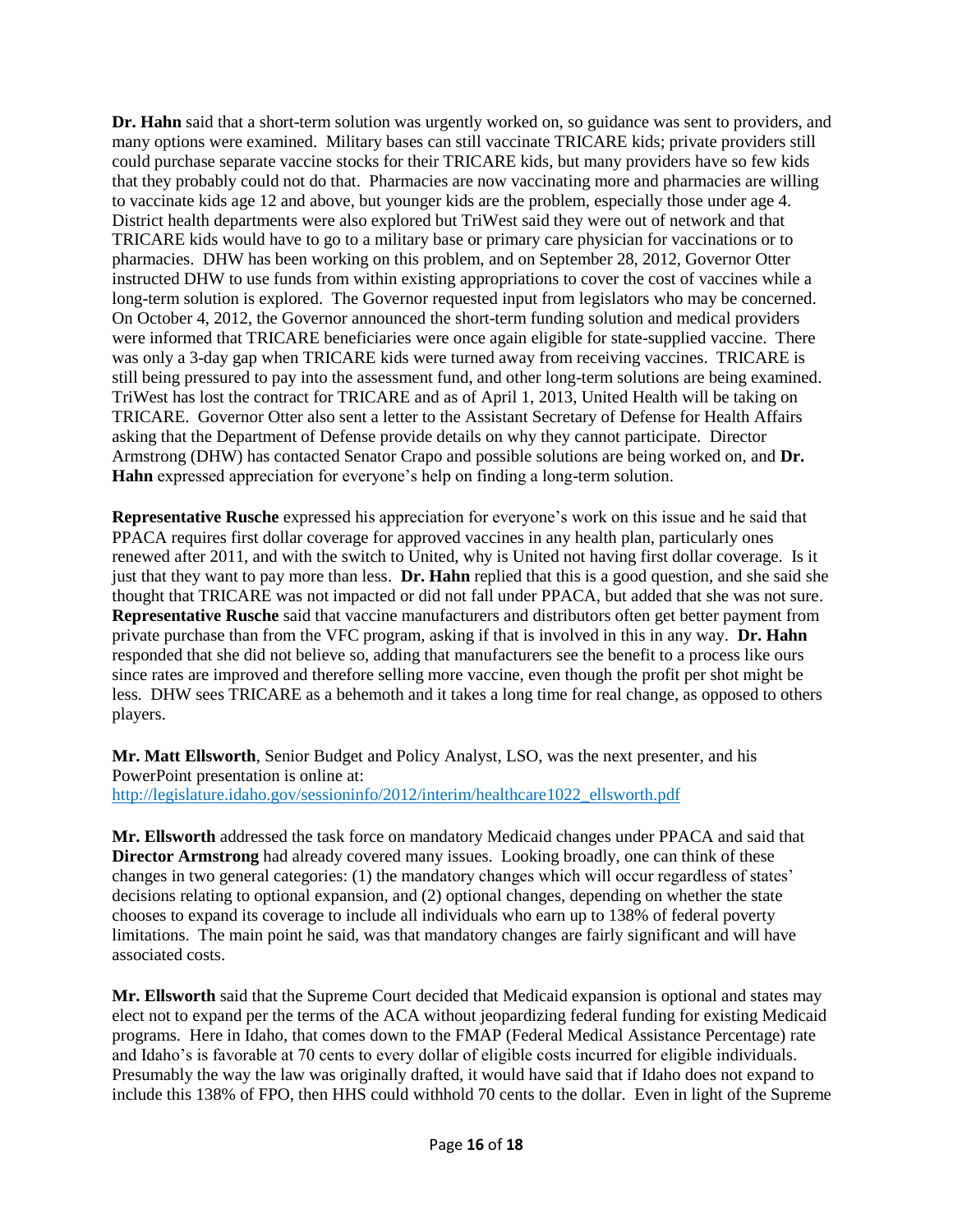Court's ruling on Medicaid expansion, most of the law remains intact and those changes are significant and costly. **Mr. Ellsworth** said that mandatory changes include development costs which include preimplementation activities that DHW has had in process since last fiscal year trying to lay groundwork for operating the program under these changes. Secondly are operational costs to actually run the program under the new requirements including ongoing operations of the program including administrative requirements and trustee and benefit payment increases.

**Mr. Ellsworth** said that Medicaid readiness was broken out into three phases: (1) modernization (65%); (2) expansion (26%); and (3) connection (9%). Total funding (90/10 match) for FY 2012: \$7.5m (\$750k state); FY 2013: \$16.3m (\$1.63m state); FY 2014: \$10.3m (line item request, \$1.03m state). Total one-time cost relating to mandatory changes in the Medicaid program (appropriated and requested) totals \$34.1 (\$3.41m state).

Relating to expansion of caseload counts, there is the woodworking effect and modified adjusted gross income (MAGI). The woodworking effect rationale is that even today there are people eligible to receive Medicaid but not currently enrolled or receiving services through the program. The individual mandate was upheld and as a result each individual is faced with the decision to either gain coverage or be subject to a fine or penalty, so many eligible for Medicaid will enter into the program and costs related to that. The modified adjusted gross income (MAGI) will increase overall enrollment within the program and is new methodology for calculating income which is the basis for eligibility determination. This will standardize things across all states. MAGI is an IRS definition, and will increase enrollment. There is another requirement in the ACA that under this new eligibility methodology, if someone was eligible under the old methodology and no longer eligible under the new methodology, they are essentially grandfathered in. Most people will not be dropped from coverage. DHW estimates a 10% increase in enrollment over current numbers (230,000 to 240,000) and to break it down, as a result of the woodworking effect it is estimated that roughly 12,000 individuals will come onto the program and an additional 12,000 to 24,000 as a result of the change in eligibility methodology for calculating Medicaid recipients.

**Mr. Ellsworth** discussed funding that would affect three divisions within DHW: (1) indirect support which oversees the IT arm; (2) the Division of Welfare which calculates and determines eligibility for Medicaid and other benefit programs; and (3) the Division of Medicaid which processes the payments and pays claims for eligible individuals. The total cost on the operational side includes 38 new FTP totaling \$3,423,400 (50/50) for FY 2014. On the trustee and benefit payment side for FY 2014 in the Division of Medicaid they estimate \$8.3 million from state and \$22.9 million from the federal government totaling \$31,229,000 to pay claims on behalf of those individuals impacted primarily from the woodworking effect. These T&B totals reflect only six months of costs because the relative portion of the ACA goes into effect on January 1, 2014. Standard Medicaid FMAP applies (70/30).

Looking at cost estimates by year, one-time versus ongoing, **Mr. Ellsworth** shared that the FY 2012 supplemental totaled \$7,500,000 and for FY 2013 it is estimated to be \$16,300,000, all one-time Medicaid readiness. FY 2014 has a one-time and ongoing estimate totaling \$44,952,400. An extremely cursory estimate for FY 2015 is projected to be \$65,771,600 ongoing.

**Mr. Ellsworth** said that the ACA in light of the Court's ruling leaves two major decisions for states on: (1) an insurance exchange; and (2) optional Medicaid expansion. There are benefits and risks associated with timing and IBES (Idaho Benefits Eligibility System) staff would recommend to the Legislature and decision makers in considering what to do, whatever direction the state decides to go, that it makes sense to make that decision during this 2013 legislative session because: (1) of that enhanced FMAP rate since 2014-2016 will be 100% federally funded and these folks would have been uninsured for a time.